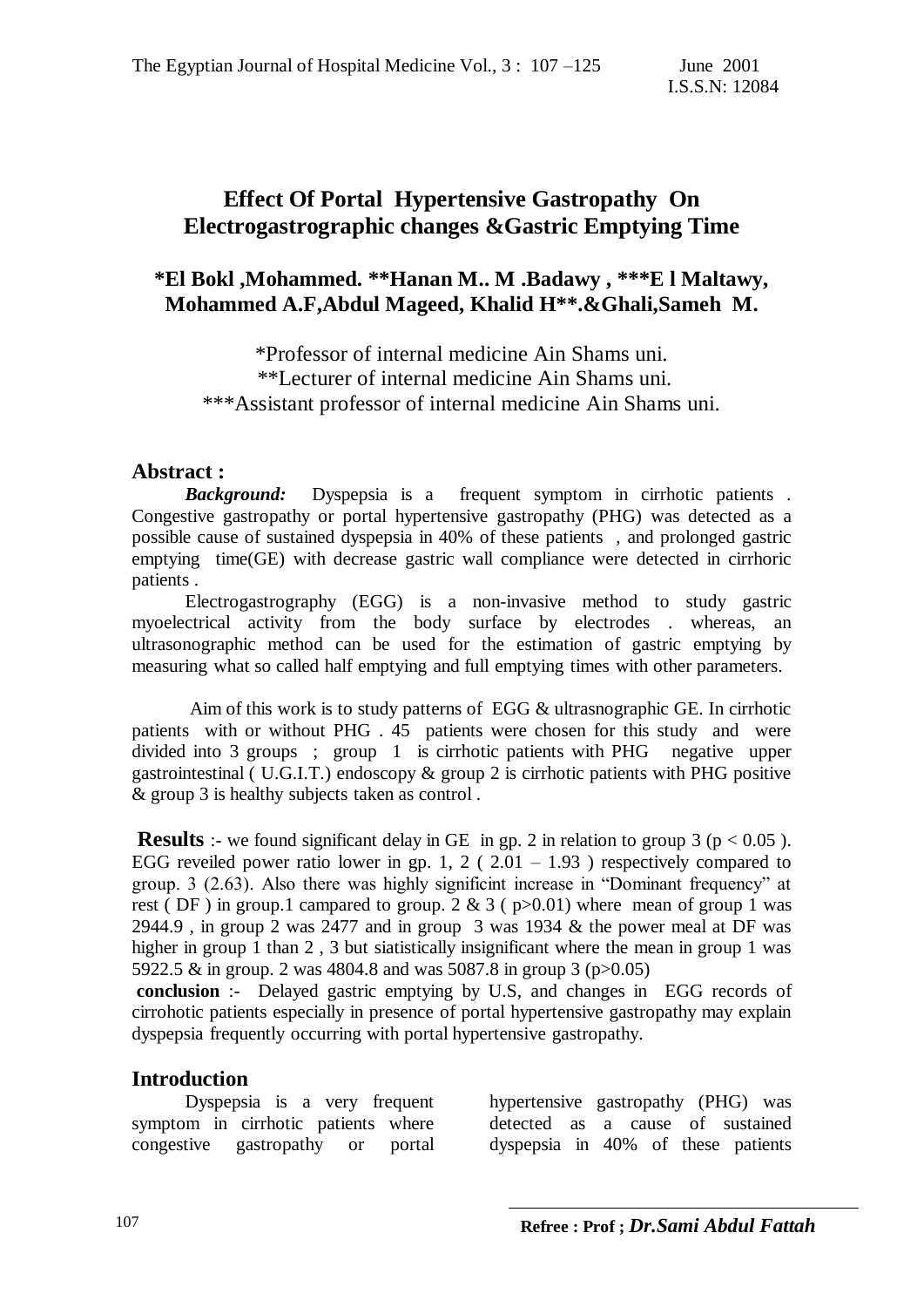(Grassi et al., 2001). And prolonged gastric emptying (GE) with decrease gastric wall compliance were detected in cirrhotic patients ( Isobe et al., 1994). Portal hypertensive gastropathy defines a wide spectrum of diffuse macroscopic lesions that appear in the gastric mucosa of patients with portal hypertension.

 Gastric mucosal lesions are important cause of upper gastrointestinal bleeding in patients with portal hypertension. These gastric lesions, also called portal hypertensive gastropathy (PHG), are well established clinical entity (Smart and Triger, 1991). Congestion seems to be the underlying mechanism for the development of PHG (Groszmann and Colombato, 1988). The gross changes in portal hypertensive gastric mucosa are ascribed to possible abnormalities in the microvasculature of the portal hypertensive stomach (Smart and Triger, 1991). PHG is predominantly located in the fundus (Sarin et al., 1992) and associated with fundic gland atrophy (Nishida et al.,1989). It has been suggested that the chief cell mass is decreased in cirrhotic patients with portal hypertension. PHG has been proposed within the last 10 years to group the previously termed (haemorrhagic gastritis or diffuse gastric lesions) in patients with cirrhosis. This was the result of several studies demonstrating that dilated vessels in the mucosa, and not erosions or inflammation, are the histologic hallmark of endoscopic diffuse gastric lesions in patients with portal hypertension.The term "congestive gastropathy", which has also been used alternatively to PHG, is not fully accurate since venous congestion seems not to be the only pathogenic mechanism involved in development of such gastric lesions (Josep and Pique, 1997).

 Endoscopically, PHG includes several mucosal lesions which have been classified as mild or severe ( Hashizume and Sugimachi,1995).

 Mild: Mosaic pink in center, fine red speckling, scarlatina, snake skin pattern. are highly prevalent 65-90 % , Severe: Red spots, brown spots, diffuse haemorrhagic lesions in only 10-25 %( Josep and Pique 1997).

 The mosaic pattern is defined by a white reticular network separating areas of raised red or pink mucosa resembling a snake skin. This is the most common gastric mucosal alteration in patients with portal hypertension and is predominantly found in the corpus and in the fundus. A mosaic pattern is not a specific lesion for portal hypertension unless pink or red oedematous mucosa is present in the center of the white reticula. Other mucosal lesions included in mild PHG are superficial reddening on the surface of the rugae and a fine pink speckling or "scarlitina"type rash (Josep and Pique, 1997).

 The severe endoscopic lesion of PHG is characterized by discrete cherry red spots, which may progress to confluent areas of diffuse bleeding. These red spots may appear in any part of gastric mucosa, including fundus, corpus and antrum (Payen et al.,1995). Another different endoscopic finding reflecting an underlying vasculopathy is that of red strips in the gastric antrum converging on the pyloric area. This macroscopic lesion, which has been named "watermelon stomach", seen not only in cirrhotic patients but also in other diseases, mainly autoimmune or connective tissue disorders such as scleroderma, sclerodactly, hypothyr oidism, pernicious anaemia, or primary biliary cirrhosis (Gostout et al.,1992).

The unique feature of PHG on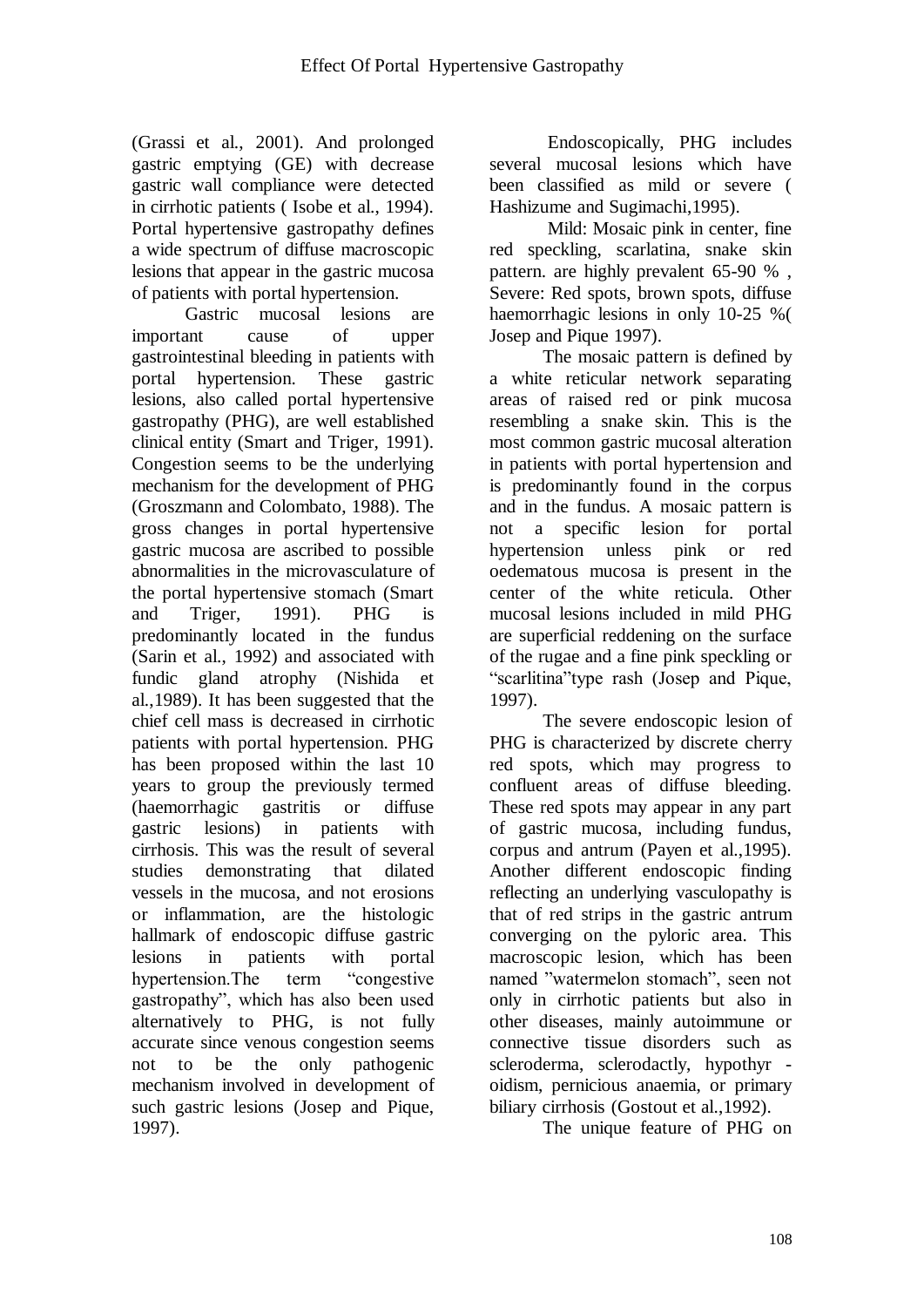histologic examination is marked dilatation of the capillaries and collecting venules in the gastric mucosa. In addition submucosal veins appear ectatic, irregular and with areas of intimal thickening. When the red spots are located in the antrum, fibromuscular hyperplasia, fibrohyalinosis and thrombi are usually encountered in histological examination (Josep and Pique, 1997).

 The parietal cell count in the gastric mucosa of rats with experimental portal hypertension was found to be significantly diminished (Agnihotri et al.,1996).

 The prominent muscularisation of the veins was the main histological feature supporting a late stage congestive gastropathy rather than angiodysplasia (Leone et al.,1997).

 The diagnosis of PHG is usually endoscopic, although it may be difficult some times to endoscopically distinguish such lesions from other gastric disorders not related to portal hypertension (Corbishley et al.,1988). Routine endoscopic biopsies obtained by conventional forceps are often unhelpful to diagnose PHG, since from specimen obtained by such device is difficult to ascertain the presence or absence of vessel dilatation because of the patchy nature of the alteration. Endoscopic ultrasonography may detect a characteristic thickening of the gastric wall reflecting the oedema usually present in the gastric mucosa and submucosa of patients with PHG (Josep and Pique,1997). Aim of the work : is to study patterns of EGG & ultrasonografic GE in cirrhotic patients with or without PHG.

# **Patients And Methods**

 Thirty subjects with liver cirrhosis from the internal medicine department of Ain Shams Hospital, were enrolled in this study with 15 sex and age matched control. They were classified into 3 groups as the following:

- Group I: fifteen cirrhotic patients without congestive portal gastropathy.
- Group II: fifteen cirrhotic patients having congestive portal gastropathy.
- Group III: fifteen control subjects.

The cirrhotic patients were classified according to Child Pugh classification into Child A, B and C.

## **Exclusion criteria:**

 We have excluded subjects with previous history of some diseases that might affect gastrointestinal motility as patients with diabetes mellitus , renal impairment, calcular cholecystitis, chronic obstructive airway diseases, drugs affecting gastric motility (e.g. prokinetics, erythromycin). All patients and controls were subjected to the following:

### **1- Full history taking&clinical examination:**

 All subjects were asked espicialy about dyspeptic symptoms (e.g. nausea, vomiting, fullness, bloating, epigastric pain and reflux).

### **2-Complete blood count.**

**3- Liver function tests**: ALT, AST, total and direct bilirubin, s. albumin and prothrombin time.

### **4-Fasting blood sugar and kidney functions tests.**

### **5-Upper gastrointestinal endoscopy:**

 The endoscopy was done in Ain Shams Hospital in the endoscopy theater by the use of Olympus CIF Type 2 T 200 vidioscope gastroduoden oscope.

 The patients were fasting for at least 6 hours and the endoscopic examination was done to detect the presence or absence of esophageal or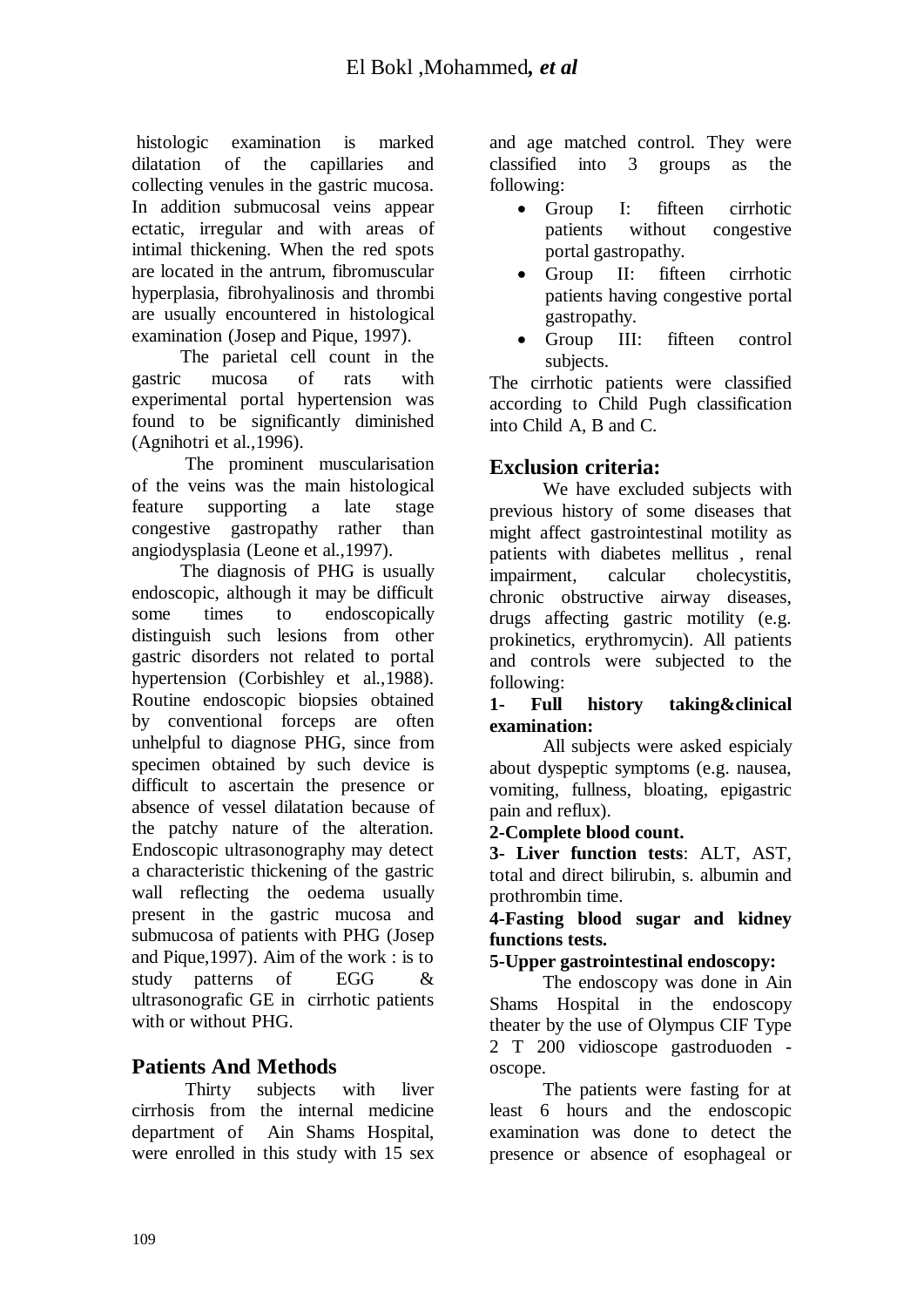fundal varices, and the presence of congestive portal gastropathy and patients were divided into two groups:Mild ( Mosaic pink in the center, fine red specling &snake skin pattem) 2 – severe (red spots & brown spots).

#### **6-Abdominal ultrasonography for assessment of gastric emptying:**

All subjects were fasting for at least 6 hours before examination.

Abdominal U/S was performed with 3.5 array transducer.

The following markers of gastric motility were measured:

**a-Basal antral area**: was the mean of two measurements taken 0 and 5 min. before the meal.

**b-Maximal postprandial antral area**: was measured after maximal widening of the antrum had occurred, usually within 2 min. postprandially.

**c-Minimal postprandial antral area**: was the smallest area measured at any time postprandially.

**d-Half emptying** time: was the time in minutes to observe a 50% decrease in maximal antral area (t ½ time). Calculated by linear regression analysis from the linear part of antral emptying curve. Antral emptying curves were obtained by plotting antral area versus time.

 The semisolid test meal (11g fat, 120Kcal in the form of butter was emulsified in 200ml of tap water) swallowed at room temperature over a one min. period .

## **7-Elecrogastrography:**

 Gastric electrical activity was recorded from five disposal pregelled silver/silver chloride surface electrodes placed on the upper abdomen. This was done after the skin has been carefully abraded to decrease resistance to obtain a good signal to noise ratio (Chen et al., 1994)

 The patient was kept in a reclining position to minimize motion artifacts. Four EGG signals were recorded bipolary from these 5 electrodes as the potential differences between each of the four electrodes, and one central electrode. A reference electrode was placed at the left clavicle.

 The EGG signal is polluted by signals from extragastric sources. One of these is respiration artifact, other signals considered as noise in the EGG signals; electrode potential variation (electrode noise), motion artifacts, potential variations produced by other internal organs containing smooth muscles. The electrical signals are recorded with appropriate amplification and filtering.

 One hour recording while the patient is fasting was done, then given a standardized test meal (pastes and 250ml milk) and postprandial recording for one hour was done (Parkman et al.,1995).

 After the recording session The EGG signal were subjected to spectral analysis (Fast Fourier Transform).

 The mean of the power spectra for the entire recording period was calculated. The EGG signal, the highest power in the 3 cpm band, was then selected for further analysis. The mean frequency of the normal 3 cpm component, and its standard deviation and its power content was calculated for the fasting and postprandial period. Higher harmonics were identified in the spectrum using the criteria that they occur at frequencies that are exact multiples of the fundamental frequency, and that their power should be at least 5% of the power of the fundamental component. The early postprandial frequency dip of the normal 3 cpm gastric component was identified. The frequency minimum and the subsequent frequency maximum of the dip were calculated by means of line to line analysis of the first 10 running spectra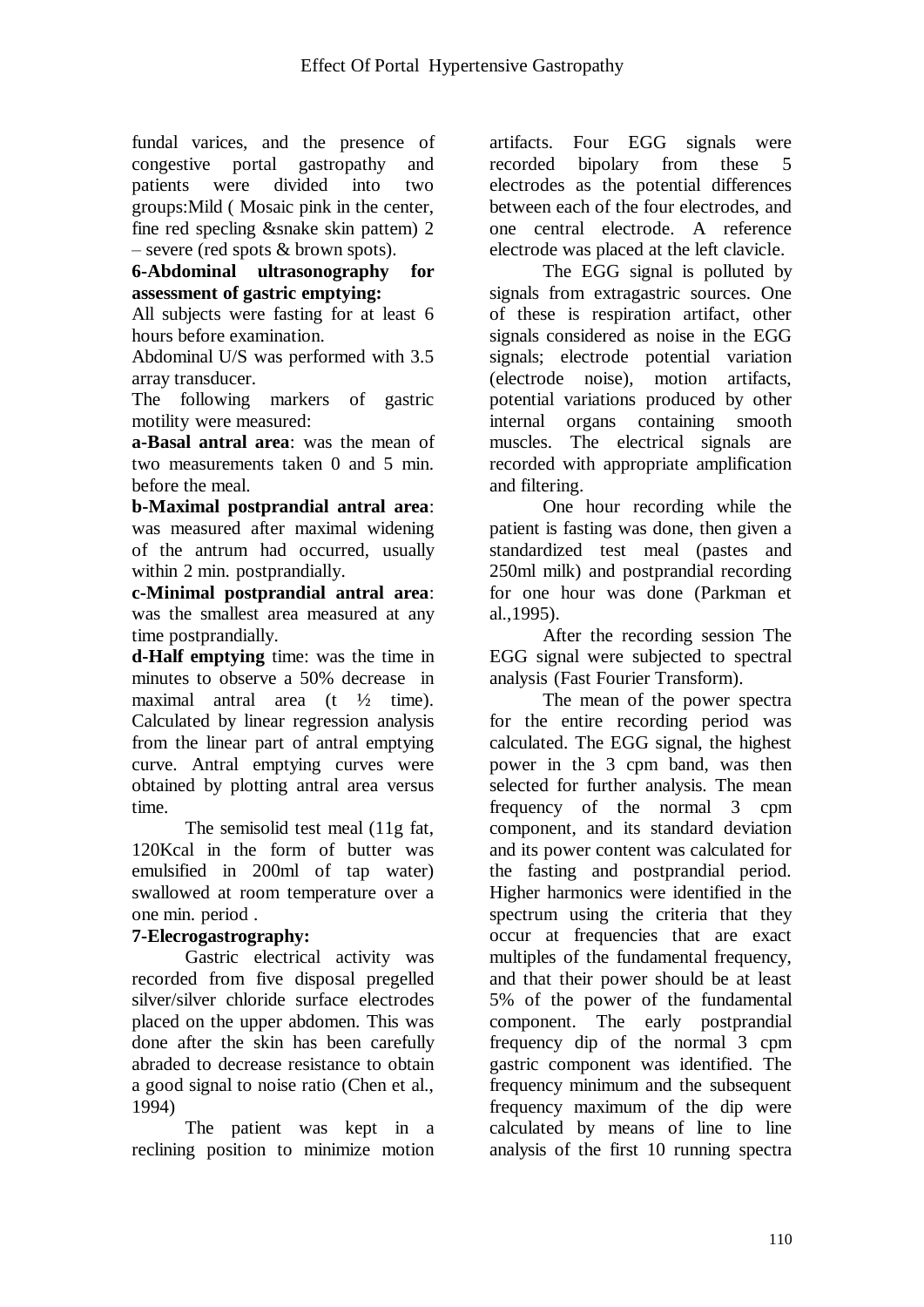after the meal. The power ratio (the ratio of the power of the mean spectrum of the postprandial state to the power of the mean spectrum of the fasting state), is indicative of the postprandial increase in gastric motor activity and was calculated for the first hour of the postprandial period.

 Dysrhythmia was defined as follows: A tachygastria was considered to be present when the power spectrum contained a sharp-peaked component with a frequency  $>3.7$  cpm and  $<10.8$ cpm, which was not of respiratory origin. For a definite diagnosis of tachygastria it was required that at the same time the normal gastric signal (2.6-3.7 cpm) was absent in all four EGG signals and that the abnormal rhythm was present for at least 2min.

 A so-called bradygastria was defined as presence of a sharp peak at a frequency less than 2.6 cpm, in the absence of a normal 3 cpm component

in all four EGG leads (Jebbink et al., 1995).

### **Statistical methodology:**

 SPSS- windows- version (8) was used for analysis of this data as follows: Description of quantitative variables in the form of means, standard- deviation and range.

Description of qualitative variables in the form of frequency and percentages.

 Correlation coefficient test (rtest) was used to rank different variables against each others either directly or indirectly.

 One way ANOVA test was used to compare more than two groups as regards quantitative variables.

 Chi-square test used to compare qualitative variables.

### **Significant level (P) value:**

 $P > 0.05$ = insignificant test.

P< 0.05= significant test.

P< 0.01= highly significant test.

## **RESULTS**

| Table (1): Age distribution among the studied groups. |                 |                                                |                                  |         |       |  |  |  |
|-------------------------------------------------------|-----------------|------------------------------------------------|----------------------------------|---------|-------|--|--|--|
| Group                                                 | GroupI          | $\blacksquare$ GroupII $\blacksquare$ GroupIII |                                  | t value | D     |  |  |  |
| Age                                                   | $50.4 \pm 15.2$ |                                                | $50.8 \pm 9.7$   49.6 $\pm$ 17.2 |         | >0.05 |  |  |  |

P>0.05= insignificant.

The mean age of group I (patients without portal gastropathy) was 50.4, the mean age of group II (patients with portal gastropathy) was 50.8, while that of group III (controls) was 49.6; with an insignificant difference between the three groups.

In group I, 80% were males & 20% were females; in group II, 80% were males & 20% were females; while in group III, 60% were males & 40% females without statistically significant difference.

Table (2): Gender distribution among the study groups.

| Group<br>Gender | GroupI<br>$N_2 \& \frac{9}{6}$ |     | GroupII<br>$N_2 \& V_0$ |     | GroupIII<br>$N_2 \& V_0$ | X <sub>2</sub> |       |
|-----------------|--------------------------------|-----|-------------------------|-----|--------------------------|----------------|-------|
| Males           |                                | 80% | 12                      | 80% | 60%                      |                |       |
| Females         |                                | 20% |                         | 20% | 40%                      |                | >0.05 |

P>0.05= insignificant. X2= Chi square.

 $N_2$ = Number of patients.  $\%$  = percentage of all.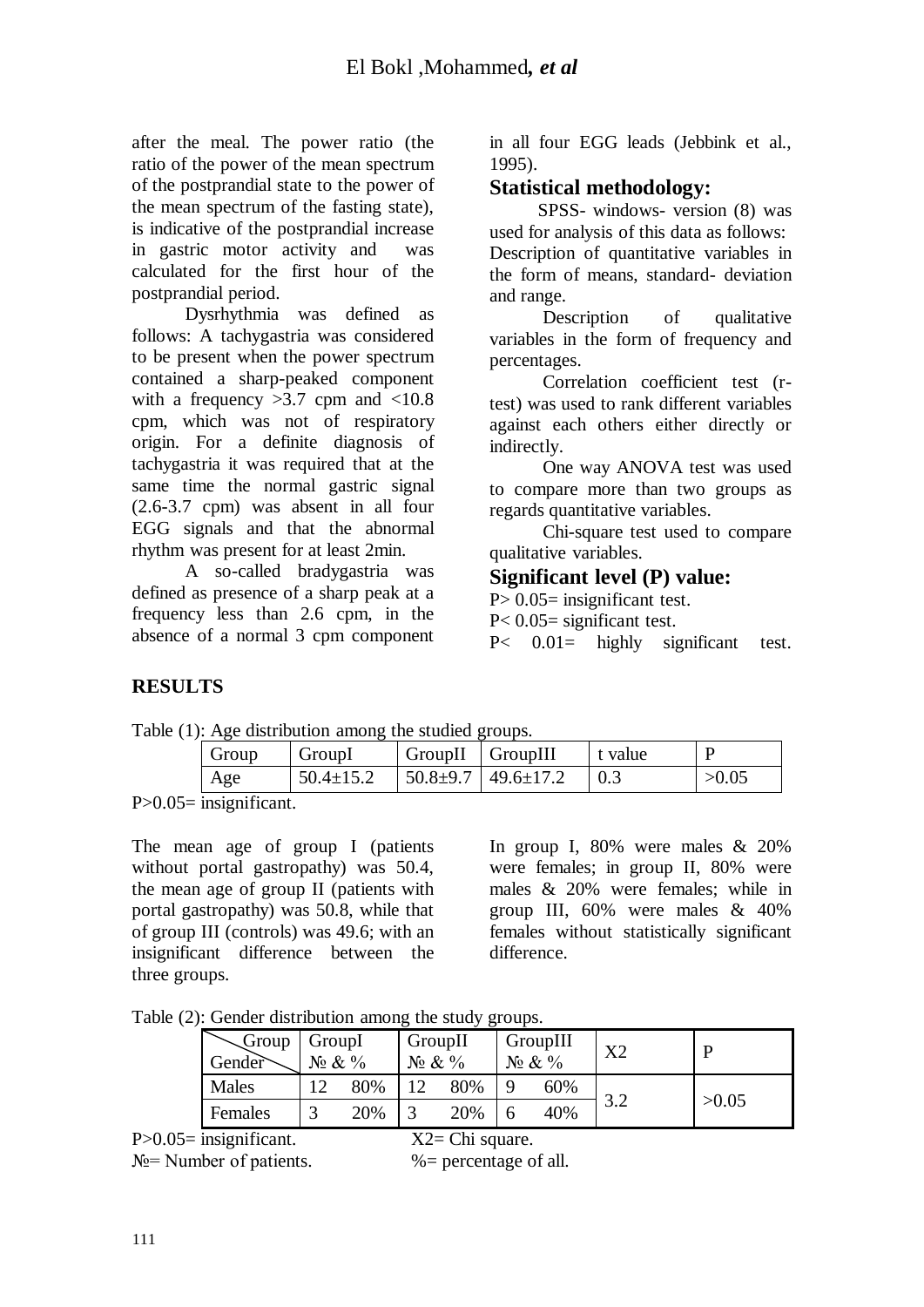Patients of group I&II, were divided as regards Child Pugh classification as the

following: 46.7% of Child A, 33.3% Child B and 20% Child C group.

| Group<br><b>EGG</b> | GroupI           | GroupII          | GroupIII         | t value | P      |
|---------------------|------------------|------------------|------------------|---------|--------|
| %CPM rest           | $69.4 \pm 27.5$  | $66.7 \pm 38.2$  | $73.85 \pm 20.8$ | 0.24    | >0.05  |
| %CPM meal           | $68.58 \pm 30.6$ | $63.4 \pm 36.13$ | $73.8 \pm 25.07$ | 0.3     | >0.05  |
| DF                  | $3.03 \pm 4.64$  | $2.6 \pm 0.82$   | $2.99 \pm 0.4$   | 0.35    | >0.05  |
| % power rest        | $19.65 \pm 7.06$ | $16.7 \pm 5.5$   | $16.6 \pm 3.4$   | 1.2     | >0.05  |
| %power<br>meal      | $23.6 \pm 11.6$  | $23.5 \pm 8.9$   | $22.06 \pm 6.14$ | 0.6     | >0.05  |
| Power rest          | 2944.9*          | 2477.13          | $1934*$          | 5.2     | < 0.01 |
| DF                  | ±2814.4          | ±2640.3          | ±874.7           |         |        |
| Power meal          | 5922.5           | 4804.8           | 5087.8           | 1.9     | >0.05  |
| DF                  | ±4201.8          | ±2967.8          | $\pm 2095.8$     |         |        |
| <b>PR</b>           | $2.01 \pm 1.24$  | $1.93 \pm 1.76$  | $2.63 \pm 1.57$  | 0.76    | >0.05  |

**Results of EGG parameters in different study groups are shown in table (3):** Table (3): Comparison of the three groups as regards the mean of results of EGG:

P>0.05= insignificant. CPM= cycle per minute.

P<0.05= significant PR=power ratio.

P< 0.01= highly significant. DF=dominant frequency.

 The mean of %CPM at rest (CPM: cycle per min.) was 69.4 in group I , 66.7 in group II and 73.9 in group III (controls), which means that there is difference between the three groups but this was statistically insignificant (P>0.05).

 On studying dyspeptic symptoms among the 3 groups we've found that: 70% of patients were complaining of dyspeptic symptoms (23.3% in the form of nausea and vomiting, 20% fullness, and 43.3% of patients had epigastric pain). While 30% of patients were free of any dyspeptic symptoms.

 The relation of dyspeptic symptoms to EGG parameters is shown in table (4) with no statistically significant relation.

| <b>Symptoms</b><br><b>EGG</b> | Present         | Absent          | t       | P     |
|-------------------------------|-----------------|-----------------|---------|-------|
| %CPM rest                     | $68.9 \pm 34.6$ | $65.8 \pm 29.1$ | 0.23    | >0.05 |
| %CPM meal                     | $64.5 \pm 32.3$ | $69.8 \pm 36.9$ | $-0.38$ | >0.05 |
| % power rest                  | $17.7 \pm 5.5$  | $14.5 \pm 8.6$  | $-0.67$ | >0.05 |
| % power meal                  | $24.6 + 9.3$    | $20.5 \pm 11.8$ | 0.98    | >0.05 |
| DF                            | $2.7 \pm 0.7$   | $3.1 \pm 0.6$   | 1.4     | >0.05 |
| Power rest DF                 | 2540.5±2604.    | 3179.8±3055.7   | $-0.57$ | >0.05 |
| Power meal DF                 | 5338.45±3864    | 5433±3074.2     | $-0.06$ | >0.05 |
| <b>PR</b>                     | $2.89 \pm 1.6$  | $2.38 \pm 1.2$  | 0.8     | >0.05 |

Table (4):Relation between dyspeptic symptoms and EGG parameters:

**Results of EGG study in different group were as follows:-**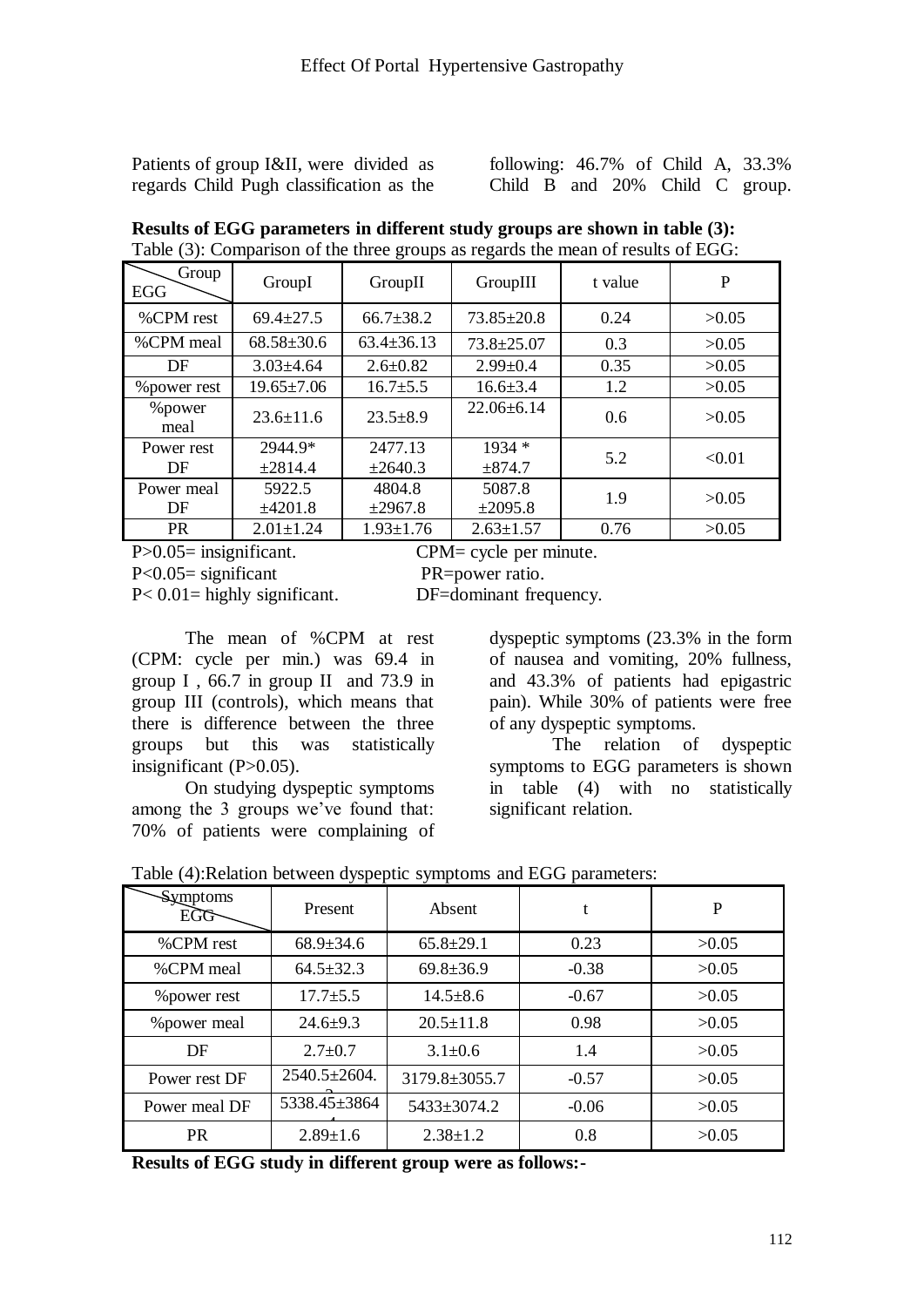The mean of %CPM at meal was 68.58 among group I, 63.4 in group II and 73.8 in group III with an insignificant difference between the studied groups  $(P>0.05)$ .

 The mean of DF (DF: Dominant frequency) in group I was 3.05, 2.6 in group II and 2.99 among group III with an insignificant difference (P>0.05).

 The mean of % of power at rest was 19.65 in group I, 16.7 in group II and 16.6 in group III with statistically insignificant difference (P>0.05).

 The mean of % of power at meal among group I was 23.6, 23.5 in group II and 22.06 in group III with no statistically significant difference  $(P>0.05)$ .

 The mean of power at rest of DF was 2944.9 in group I, 2477 among group II and 1934 in group III, with highly significant difference (P<0.01).

 The mean of power at meal of DF was 5922.5 in group I, 4804.8 in group II, and 5087.8 in group III, with statistically insignificant difference  $(P>0.05)$ .

 The mean of power ratio (PR) was 2.01 in group I, 1.93 in group II and 2.63 in group III, so the PR was lower in patients with congestive portal gastropathy compared to group I and III, but without statistically significant difference  $(P>0.05)$ .

#### **Results of EGG parameters in correlation with grades of Child Pugh classification; This relation is shown in table (5):**

| Group<br>EGG    | Child A         | Child B                | Child C         | T    | P      |
|-----------------|-----------------|------------------------|-----------------|------|--------|
| %CPM rest       | $77.8 \pm 24.8$ | $54.07 \pm 35.7$       | $68.8 \pm 40.8$ | 1.6  | >0.05  |
| $%$ CPM<br>meal | $79.9 * 22.3$   | 47.8<br>$*_{\pm}36.98$ | $63.8 \pm 36.9$ | 3.19 | < 0.05 |
| % power rest    | $21.4 * + 5.9$  | $14.3 * ±5.5$          | $17.13 \pm 5.6$ | 4.6  | < 0.05 |
| % power<br>meal | $26.1 \pm 10.5$ | $18.7 \pm 6.7$         | $25.4 \pm 11.9$ | 1.8  | >0.05  |
| Power rest      | 3310.9          | 2100.7                 | 2328.5          | 0.65 | >0.05  |
| DF              | $\pm 2729$      | ±2878.9                | $\pm 2413.3$    |      |        |
| Power meal      | 6418.2          | 4698                   | 4012.5          | 1.19 | >0.05  |
| DF              | ±3990.4         | $\pm 3585.7$           | ±2286.7         |      |        |
| <b>PR</b>       | $2.4 \pm 1.04$  | $3.17 \pm 1.7$         | $2.79 \pm 2.07$ | 0.62 | >0.05  |

Table (5): Difference between grades of Child pugh classification as regards EGG parameters:

 $CPM = cycle$  per minute. DF= dominant frequency. P $>0.05$ = insignificant. PR= power ratio. P<0.05= significant.

 There was a significant increase in %CPM at meal among Child A compared to Child B group  $(P<0.05)$ .

 There was a significant increase in % power at rest among Child A compared to Child B group  $(P<0.05)$ .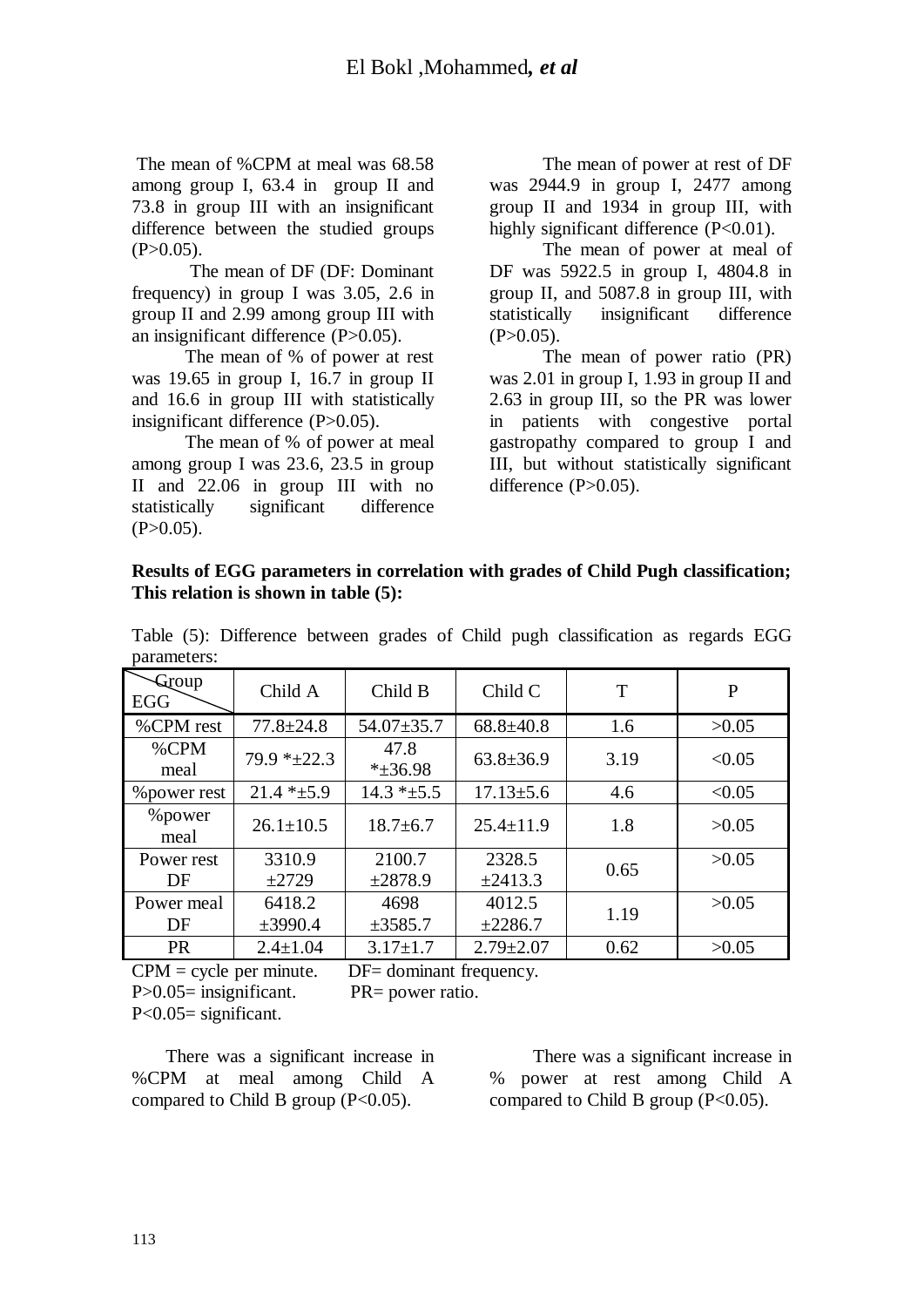### **The effect of gender on EGG parameters among cases and controls is shown in tables (6) &(7):**

| Gender<br>EGG | Male            | Female          | t value  | P     |
|---------------|-----------------|-----------------|----------|-------|
| %CPM rest     | $68.5 \pm 32.7$ | $66.6 \pm 36.2$ | 0.12     | >0.05 |
| %CPM meal     | $67.2 \pm 30.9$ | $61.3 \pm 43.5$ | 0.3      | >0.05 |
| DF            | $2.8 \pm 0.6$   | $2.8 \pm 0.97$  | $\theta$ | >0.05 |
| %Power rest   | $18.3 \pm 6.9$  | $17.9 + 4.3$    | 0.13     | >0.05 |
| % power meal  | $238 \pm 0.6$   | $22.3 \pm 7.8$  | 0.33     | >0.05 |
| Power rest DF | 2485±2576       | 3614±3204       | $-0.9$   | >0.05 |
| Power meal DF | 5304.5±3835     | 5600±2867       | $-0.18$  | >0.05 |
| <b>PR</b>     | $2.8 \pm 1.5$   | $2.38 \pm 1.4$  | 0.67     | >0.05 |
|               |                 |                 |          |       |

Table (6): Effect of gender among cases on EGG parameters.

>0.05=insignificant. PR= power ratio.

CPM= cycle per minute. DF= dominant frequency.

Table (7): Effect of gender among controls on EGG parameters:

| Gender<br>EGG | Male             | Female         | Т       | P      |
|---------------|------------------|----------------|---------|--------|
| %Power rest   | $16.4 \pm 3.6$   | $16.8 \pm 3.5$ | $-0.23$ | >0.05  |
| %Power meal   | $21.07 \pm 6.07$ | $23.5 \pm 6.5$ | $-0.75$ | >0.05  |
| Power rest DF | $2417 + 801$     | $1209 \pm 251$ | 3.5     | < 0.01 |
| Power meal DF | $5215 \pm 2481$  | 4896±1541.5    | 0.28    | >0.05  |
| PR            | $2.13 \pm 0.6$   | $4.3 \pm 1.8$  | $-3.3$  | <0.01  |

DF=dominant frequency. PR=power ratio.

P<0.05= Significant. P<0.01=highly significant.

|              | There was no significant           |  |  |
|--------------|------------------------------------|--|--|
|              | difference between male and female |  |  |
|              | cases regarding EGG parameters     |  |  |
| $(P>0.05)$ . |                                    |  |  |

 While there was a statistically highly significant increase in the mean of power rest at DF  $(P<0.05)$  and mean PR  $( $0.01$ ) in males compared to$ females in the control group.

#### **Study of distribution of postprandial dip among different groups: is shown in table (8).**

Table (8):Distribution of postprandial dip among different groups:

| Twore (0) to have control of postpression eight enforce security security |                         |                          |                           |     |       |  |  |  |
|---------------------------------------------------------------------------|-------------------------|--------------------------|---------------------------|-----|-------|--|--|--|
| Group<br>Dip                                                              | Group I<br>$N_2 \& V_0$ | Group II<br>$N_2 \& V_0$ | Group III<br>$N_2 \& V_0$ | X2  |       |  |  |  |
| Absent                                                                    | 33.3%                   | 5 33.3%                  | 26.7%                     | 2.6 | >0.05 |  |  |  |
| Present                                                                   | 10 66.7%                | 10 66.7%                 | 11 73.3%                  |     |       |  |  |  |

 $X2=Chi$  square.  $N_2 = Number$ .

%= Percentage of all.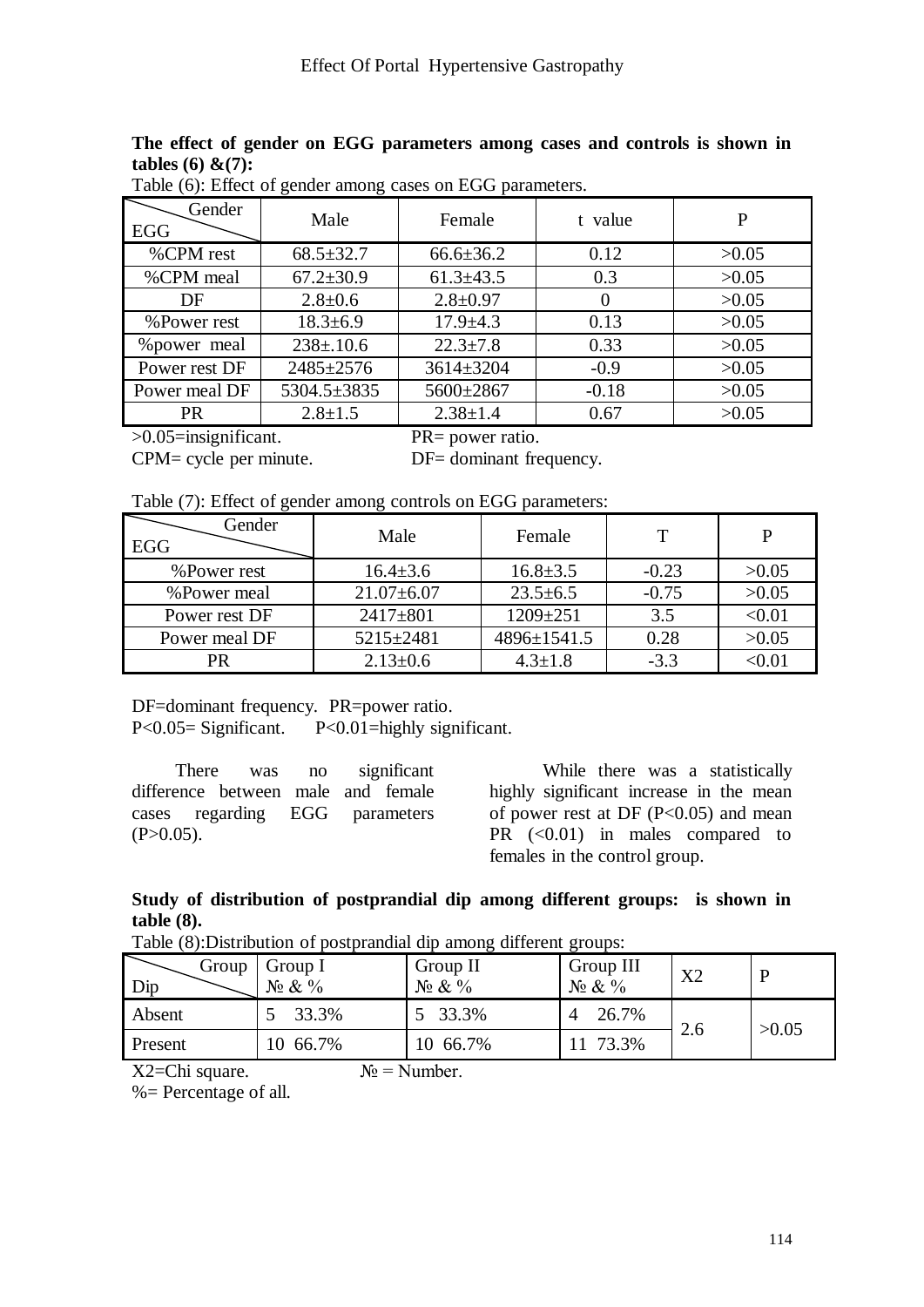Where the postprandial dip was present 66.7% in group I, 80% in group II and 93.3% among group III, with an insignificant difference (P>0.05).

### **Results of visual analysis of EGG and distribution of gastric dysrhythmia among the study groups are shown in table (9):**

| Group               | Group I<br>$N_2 \& V_0$ | Group II<br>$N_2 \& \frac{9}{6}$ | Group III<br>$N_2 \& V_0$ | X <sub>2</sub> | P     |
|---------------------|-------------------------|----------------------------------|---------------------------|----------------|-------|
| Dysrhythmia         |                         |                                  |                           |                |       |
| Normal              | 66.7%                   | 80%                              | 93.3%                     |                |       |
| <b>Bradygastria</b> | 6.7%                    | 20%                              | 3.3%                      | 3.3            | >0.05 |
| Tachygastria        | 26.7%<br>4              |                                  |                           |                |       |

Table (9):Comparison between 3 groups regarding gastric dysrhythmia:

X2= Chi square.

Normogastric subjects: Were 10 patients (66.7%) in group I (without portal gastropathy), 12 patients (80%) in group II (with portal gastropaty), and 14 subjects (93.3%) in group III (controls). While bradygastric subjects: Were one

(6.7%) in group I, 3 patients (20%) in group II and one subject (3.3%) in group III.

 Tachygastria was present in 4 patients (26.7%) in group I, and absent among groups II and III.

#### **\* Comparison of results of gastric emptying in different groups, was shown in table (10)** :-

|                         |                 |                   | . .             | .   |         |
|-------------------------|-----------------|-------------------|-----------------|-----|---------|
| Group<br>G.emptying     | Group I         | Group II          | Group III       |     | P       |
| $\frac{1}{2}$ empt.time | $19 * \pm 7.38$ | $25.4*+14$        | $20.9 \pm 6.6$  | 2.3 | < 0.05  |
| Full empt.time          | $47.9 \pm 10.3$ | 58.9 $*_{\pm 13}$ | $45 * + 13.5$   | 4.2 | < 0.0.5 |
| Fasting antrum          | $5.1 \pm 2.9$   | $4.8 \pm 1.4$     | $4.4 \pm 1.68$  | 1.2 | >0.05   |
| Full ant.               | $15.9 \pm 3.5$  | $12.7 \pm 3.9$    | $12.12 \pm 3.3$ | 1.6 | >0.05   |

Table (10): Comparison between different groups as regards gastric emptying.

 $\frac{1}{2}$  emp.t.=half emptying time(min).

Full emp.t.=full emptying time(min.).

Fasting antrum=area of fasting antrum (Cm2).

Full antrum= area of full antrum (C m2).

The mean of  $\frac{1}{2}$  emptying time among group I was 19.06 min., 25.4 min. in group II and 20.9 min. in group III with a statistically significant increase in group II compared to group I  $(P<0.05)$ .

 The mean of full emptying time among group I was 47.9 min., 58.9 min. in group II and 45.2 min. in group III, which has a statistically significant increase in group II compared to group  $III (P<0.05)$ .

 The mean of fasting antral area was 5.1cm2 in group I, 4.8 cm2 in group II and 4.4 cm2 in group III with a st atistically insignificant difference  $(P>0.05)$ .

 The mean of full antral area was 15.9 cm2 in group I, 12.7 cm2 in group II and 12.1 cm2 in group III with an insignificant difference (P>0.05).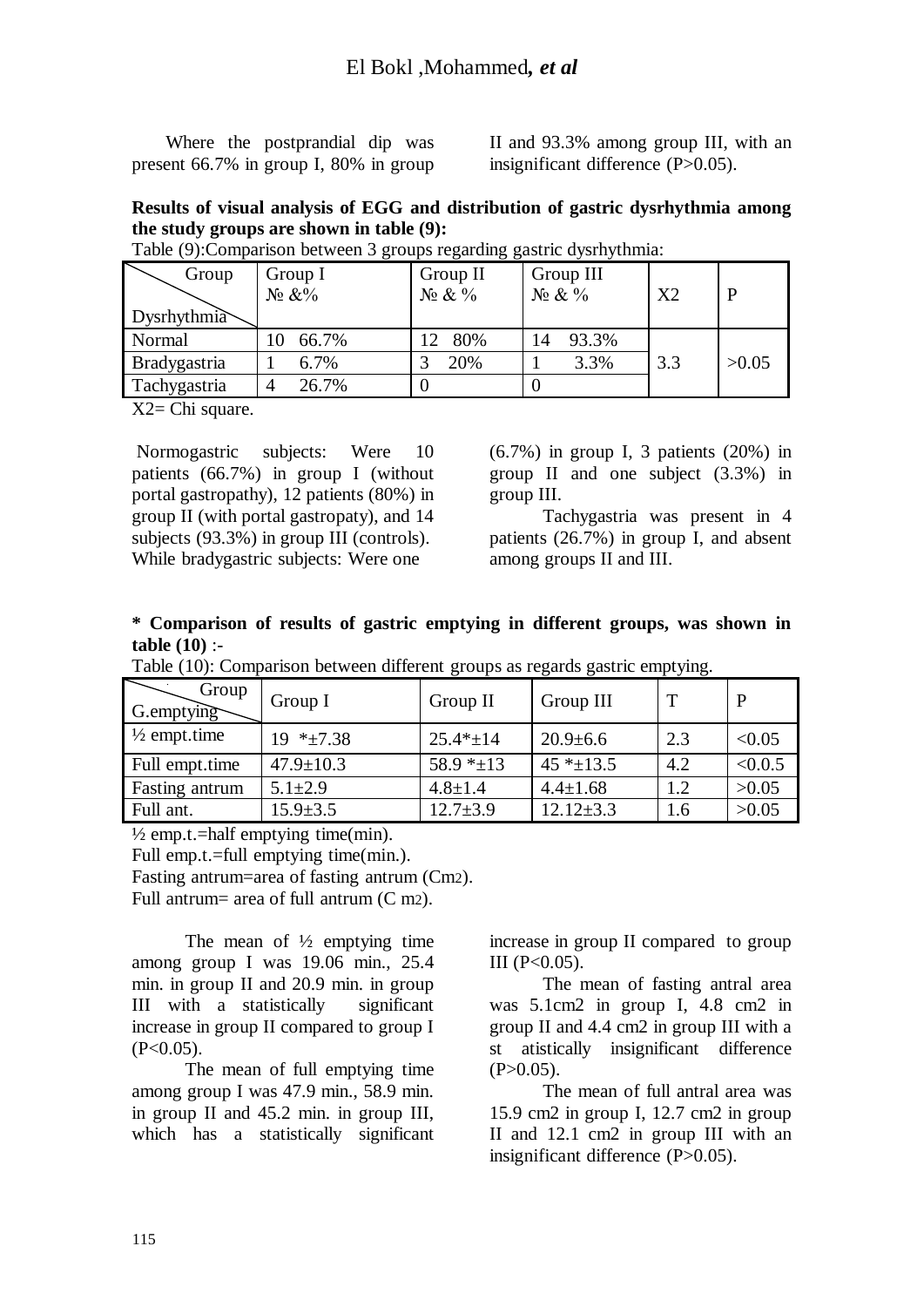#### **Correlation between results of gastric emptying and the grade of Child Pugh classification; is shown in table (11) :**

Table (11): Comparison between grades of Child pugh classification regarding gastric emptying:

| Grade<br>G.emptying         | Child A         | Child B         | Child C          |      |       |
|-----------------------------|-----------------|-----------------|------------------|------|-------|
| $\frac{1}{2}$ emptying time | $20.07\pm 6.8$  | $24 \pm 16.7$   | $24.3 \pm 12.07$ | 0.43 | >0.05 |
| Full empt.time              | $53.3 \pm 13.7$ | $54.6 \pm 13.7$ | $51.6 \pm 12.4$  | 0.09 | >0.05 |
| Fasting antral area         | $5 + 2.9$       | $5.3 \pm 0.164$ | $4.3 \pm 1.2$    | 0.35 | >0.05 |
| Full anral area             | $15.8 \pm 3.7$  | $12.96 \pm 3.8$ | $12.95 \pm 5.5$  | 2.05 | >0.05 |

 $P > 0.05$ = insignificant.

We have studied the correlation between different gastric emptying parameters ( ½ emptying time, full emptying time, fasting and full antral

areas) and grade of Child Pugh classification, and there was a statistically insignificant correlation between different groups.

### **Correlation between results of gastric emptying and the difference in gender in the studied groups, are shown in tables (12&13):**

| Table (12): Effect of gender among cases on gastric emptying: |  |  |  |
|---------------------------------------------------------------|--|--|--|
|                                                               |  |  |  |

| Gender<br>G. emptying       | Male            | Female          |         | P     |
|-----------------------------|-----------------|-----------------|---------|-------|
| $\frac{1}{2}$ emptying time | $22.5 \pm 11.7$ | $21 \pm 12.4$   | 0.28    | >0.05 |
| Full emptying time          | $52.3 \pm 13.5$ | $57.7 \pm 10.9$ | $-0.89$ | >0.05 |
| Fasting antral area         | $4.97 \pm 2.4$  | $4.96 \pm 1.4$  | 0.01    | >0.05 |
| Full antral area            | $14.5 + 4.4$    | $13.3 \pm 1.85$ | 0.66    | >0.05 |

 $P > 0.05$ = insignificant.

Table (13): Effect of gender among controls on gastric emptying:

| Gender<br>G. emptying       | Male                 | Female          |      |        |
|-----------------------------|----------------------|-----------------|------|--------|
| $\frac{1}{2}$ emptying time | $23.3 \pm 6.8$       | $17.2 \pm 4.9$  | 1.9  | >0.05  |
| Full empt. time             | $50.2+9.2$           | $37.7 \pm 16.3$ | 1.9  | < 0.05 |
| Fasting antral area         | $4.6 \pm 1.7$        | $4.12 \pm 1.6$  | 0.55 | >0.05  |
| Full antral area            | $12.6 \pm 3.4$       | $11.4 \pm 3.3$  | 0.6  | >0.05  |
| $\cdot$<br>$    -$          | $\sim$ $\sim$ $\sim$ | $\sim$          |      |        |

P>0.05= insignificant. P<0.05= significant.

There was statistically insignificant correlation between males and females as regards gastric emptying in group I and group II  $(P>0.05)$ .

 While there was a significant increase in full emptying time among males compared to females in group III  $(P<0.05)$ .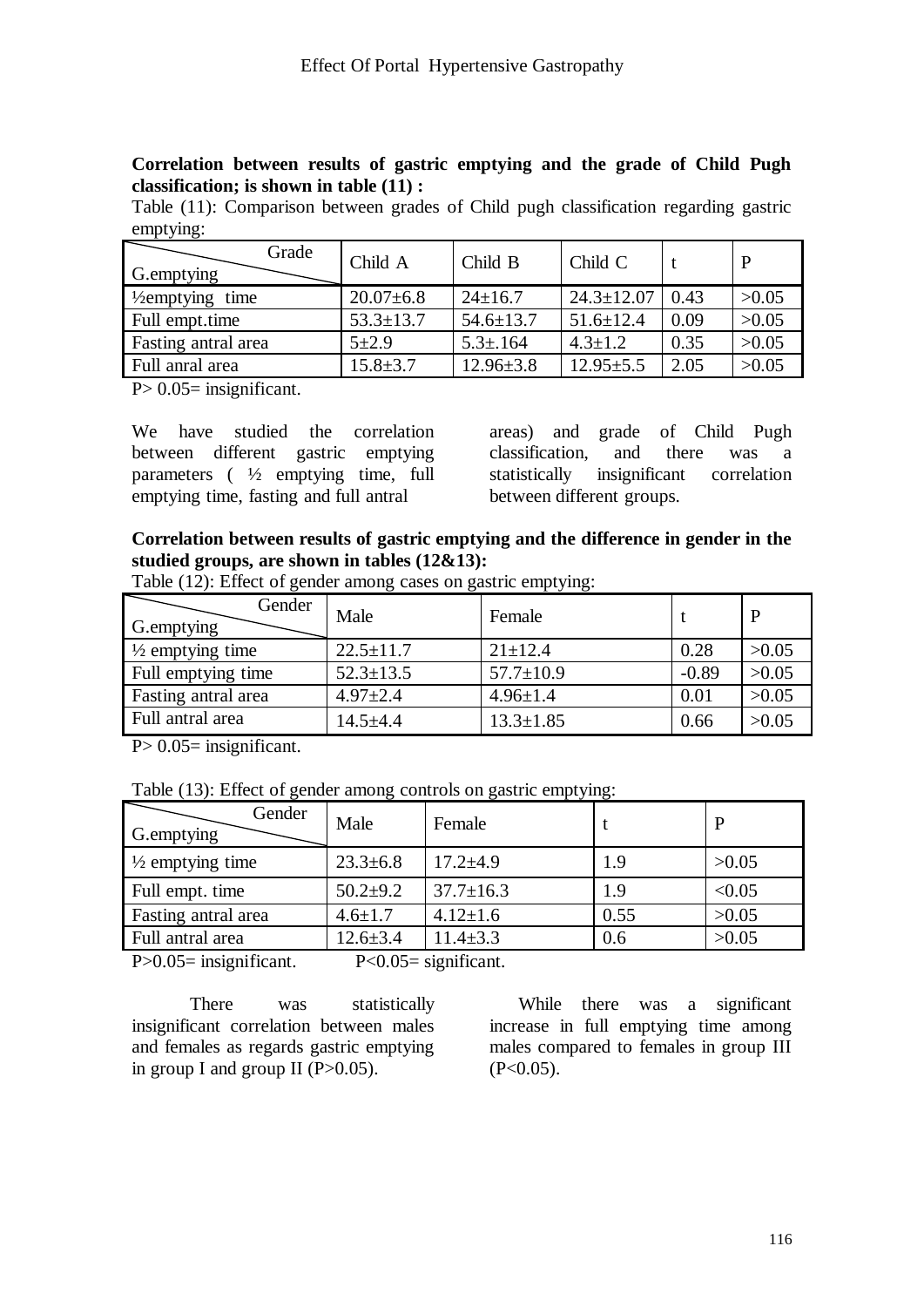### **Correlation between EGG parameters and results of gastric emptying among the studied groups; as shown in tables (14),(15), (16):**

| $\circ$ $\circ$<br>G.emptying<br><b>EGG</b> | $1/2$ emp.<br>time | Full<br>emp.t. | Fasting antrum | Full<br>antrum |
|---------------------------------------------|--------------------|----------------|----------------|----------------|
| %CPM rest                                   | r. $-0.09$         | $r - 0.07$     | r. 0.11        | r. 0.15        |
|                                             | P > 0.05           | P > 0.05       | P > 0.05       | P > 0.05       |
| %CPM meal                                   | $r. -0.18$         | $r. -0.007$    | r. 0.07        | r. 0.47        |
|                                             | P > 0.05           | P > 0.05       | P > 0.05       | P > 0.05       |
| DF                                          | r. 0.15            | r. $0.025$     | r. 0.007       | r. $-0.06$     |
|                                             | P > 0.05           | P > 0.05       | P > 0.05       | P > 0.05       |
| %Power rest                                 | r. 0.34            | r. 0.19        | r. $0.52$      | r. $0.56$      |
|                                             | P > 0.05           | P > 0.05       | P > 0.05       | P > 0.05       |
| %Power meal                                 | r. $0.46$          | r. $0.46$      | r. 0.03        | r. 0.09        |
|                                             | P > 0.05           | P > 0.05       | >0.05          | P > 0.05       |
| Power rest DF                               | r. 0.11            | r. 0.43        | $r. -0.04$     | r. $0.0003$    |
|                                             | P > 0.05           | P > 0.05       | P > 0.05       | P > 0.05       |
| Power meal DF                               | r. 0.23            | r. 0.12        | r. 0.03        | r. 0.14        |
|                                             | P > 0.05           | P > 0.05       | P > 0.05       | P > 0.05       |
| <b>PR</b>                                   | r. $-0.26$         | r. $-0.59$ *   | r. $0.55$      | r. $-0.29$     |
|                                             | P > 0.05           | P<0.05         | P > 0.05       | P > 0.05       |

Table (14): Correlation between EGG parameters and gastric emptying values among group I (r. test).

P>0.05= insignificant. P<0.05=significant.

\*= the significant correlation.

Table (15): Correlation between EGG parameters and gastric emptying values among group II.

| $\circ$<br>G.emptying |                  |                     |                |             |
|-----------------------|------------------|---------------------|----------------|-------------|
|                       | $1/2$ emp.t.     | Full emp.t.         | Fasting antrum | Full antrum |
| EGG                   |                  |                     |                |             |
| %CPM rest             | r. $-0.2$        | r. 0.35             | r. $-0.4$      | r. 0.4      |
|                       | P > 0.05         | P > 0.05            | P > 0.05       | P > 0.05    |
| %CPM meal             | r. $0.42$        | r. $0.11$           | r. $-0.27$     | r. $0.29$   |
|                       | P > 0.05         | P > 0.05            | P > 0.05       | P > 0.05    |
| DF                    | r. $-0.47$       | r. 0.08             | r. $-0.38$     | r. 0.4      |
|                       | P > 0.05         | P > 0.05            | P > 0.05       | P > 0.05    |
| %Power rest           | r. 0.4           | r. $0.3$            | r. $0.3$       | r. $0.29$   |
|                       | P > 0.05         | P > 0.05            | P > 0.05       | P > 0.05    |
| %Power meal           | r. 0.09          | r. $0.31$           | r. $-0.46$     | r. $0.57 *$ |
|                       | P > 0.05         | P > 0.05            | P > 0.05       | P<0.05      |
| Power rest DF         | r. $0.49*$       | r. $-0.07$          | r. $0.53$      | r. $-0.19$  |
|                       | P < 0.05         | P > 0.05            | P > 0.05       | P > 0.05    |
| Power meal DF         | $\ast$<br>r. 0.7 | r. 0.2              | r. $0.42$      | r. $0.05$   |
|                       | P<0.05           | P > 0.05            | P > 0.05       | P > 0.05    |
| <b>PR</b>             | r. 0.29          | $\ast$<br>r. $0.52$ | r. $-0.2$      | r. $0.36$   |
|                       | P > 0.05         | P<0.05              | P > 0.05       | P > 0.05    |

P>0.05= insignificant. P<0.05= significant.

\*= significant correlation.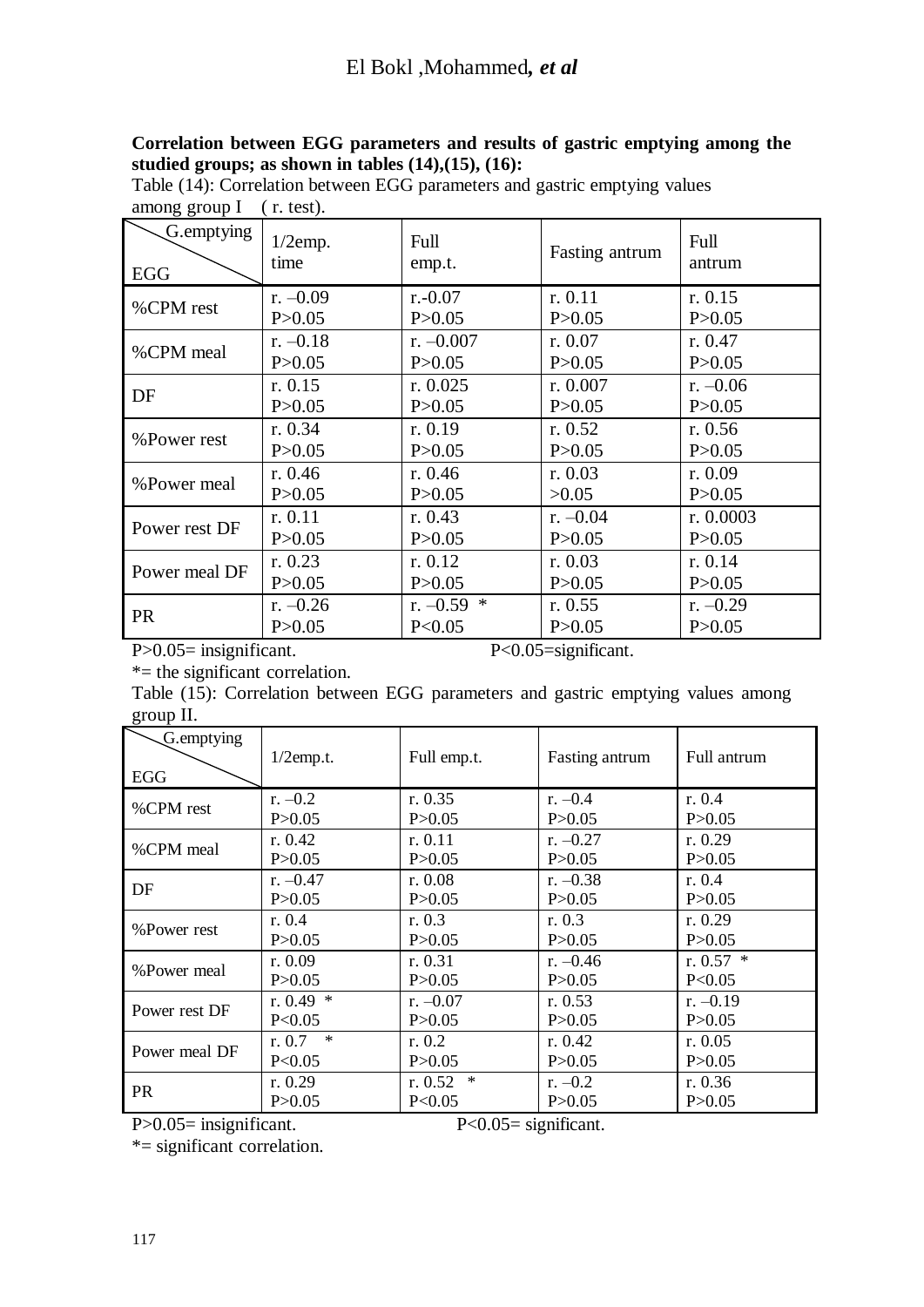| G.emptying          | $1/2$ empt.         | Full                 | Fasting antrum        | Full                   |
|---------------------|---------------------|----------------------|-----------------------|------------------------|
| <b>EGG</b>          | time                | emp.t.               |                       | antrum                 |
| %CPM rest           | r. 0.072            | r. $0.26$            | r. 0.075              | r. $0.06$              |
|                     | P > 0.05            | P > 0.05             | P > 0.05              | P > 0.05               |
| %CPM meal           | r. $-0.09$          | r. 0.1               | r. 0.07               | r. 0.07                |
|                     | P > 0.05            | P > 0.05             | P > 0.05              | P > 0.05               |
| %Power rest         | $r. -0.1$           | r. 0.08              | r. $-0.09$            | r. $-0.03$             |
|                     | P > 0.05            | P > 0.05             | P > 0.05              | P > 0.05               |
| %Power meal         | r. 0.07             | r. $-0.006$          | r. 0.04               | r. $-0.03$             |
|                     | P > 0.05            | P > 0.05             | P > 0.05              | P > 0.05               |
| Power rest DF       | r. $0.37$           | r. 0.3               | r. $0.25$             | $r. -0.12$             |
|                     | P > 0.05            | P > 0.05             | P > 0.05              | P > 0.05               |
| Power<br>meal<br>DF | r. 0.08<br>P > 0.05 | r. 0.004<br>P > 0.05 | r. $0.26$<br>P > 0.05 | r. $-0.07$<br>P > 0.05 |
| <b>PR</b>           | r. $-0.22$          | r. $-0.26$           | r. $-0.17$            | r. $-0.16$             |
|                     | P > 0.05            | P > 0.05             | P > 0.05              | P > 0.05               |

Table (16) Correlation between EGG parameters and gastric emptying values among group III.

P>0.05=insignificant.

 Shows a significant indirect correlation only between PR and full emptying time (P>0.05) in patients without portal hypertensive gastropathy (group I).

 And shows a significant direct correlation between % power meal and area of full antrum in group II  $(P<0.05)$ . a significant direct correlation between power rest at DF and ½ emptying time in group II (P<0.05), a significant direct correlation between power meal at DF and ½ emptying time, and a significant direct correlation between PR and full emptying time in group II  $(P<0.05)$ .

 And shows a statistically insignificant correlation between EGG and results of gastric emptying in controls (group III)  $(P>0.05)$ .

### **Discussion**

 Liver cirrhosis is a common disease all over the world with its different etiologies. Investigations for motility disorders may explain dyspeptic symptoms encountered in liver cirrhosis (Barnert et al., 1997).

 Gastric emptying, an important parameter of gastric motility, shows a considerable heterogenicity in liver cirrhosis. Faster gastric emptying in human liver cirrhosis and in portal hypertension may be possibly due to reduced gastric wall compliance, with a consequent increase in intragastric pressure. Delayed gastric emptying of liquid components of a meal has also been noted in patients with liver cirrhosis. The mechanism responsible for abnormal gastric motility in liver cirrhosis is not well understood, but microcirculation in gastric walls, neural and hormonal factors may be essential to the regulation of gastric emptying (Usami et al., 1998). Gastric motility is controlled by gastrointestinal hormones (e.g. gastrin, secretin, motilin, cholecystokinin and glucagon) and innervated by sympathetic and parasympathetic nerves, as well as by the mural and myenteric nerve plexus. Abnormalities in neural control and gastrointestinal hormones may be the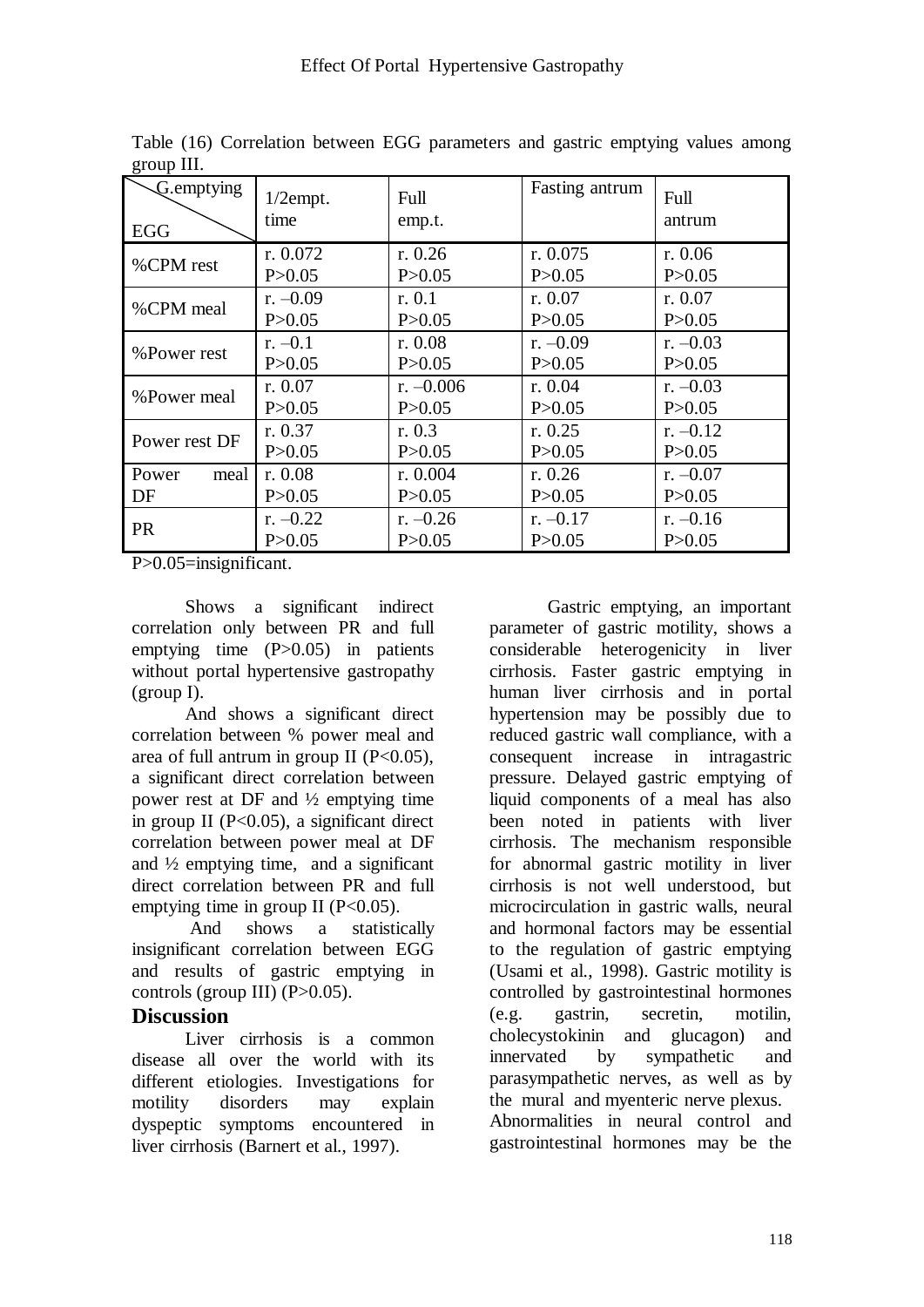ause in cases of liver cirrhosis (Isobe et al., 1994).

 In this study we found that 70% of patients were complaining of dyspeptic symptoms (such as; nausea, vomiting, epigastric pain, fullness, and bloating). All the patients with portal hypertensive gastropathy (group II) were complaining of such symptoms. While six patients (40%) without portal hypertensive gastropathy (group I) were complaining of some of these symptoms.

 On studying the correlation between dyspeptic symptoms and EGG variables, it was found that there was no significant correlation between symptoms and EGG parameters.

 This agree with the results obtained by Jebbink et al., 1995 who found no significant correlation between any of EGG variables and symptoms. Regarding the study of EGG pattern in preprandial and postprandial periods in different groups; the study showed that the percentage of normal dominant frequency at fasting and postprandial period. in cirrhotic patients (with or without portal hypertensive gastropathy) showed a decrease in the percentage of normal dominant frequency at fasting and postprandial periods, compared to the control group, although the difference was statistically insignificant (P>0.05).: The mean of group I was 69.4 in fasting and 68.8 in postprandial state, the mean of group II was 66.7 in fasting and 63.4 in the postprandial state, and it was in group III 73.9 in fasting and 73.8 postprandially

 On studying the percentage of power at DF in fasting state patients with liver cirrhosis without portal hypertensive gastropathy (group I) showed insignificant increase compared to patients with portal

hypertensive gastropathy (group II) and control group  $(P>0.05)$  (The mean of group I was 19.65, group II was 16.7, and in group III was 16.6, table 4).

 Also (group I) showed statistically insignificant increase in the percentage of power at DF in the postprandial state compared to group II and III  $(P>0.05)$  (the mean in group I was 23.6, in group II was 23.5, and in group III was 22.06, table 4).

 Studying the power at rest of DF showed a highly significant increase in group I compared to group II and III  $(P<0.01)$ , (the mean of group I was 2944.9, in group II was 2477, and was 1934 in group III, table 4).

 While the power meal at DF was higher in group I than in group II and III, however, without statistical signific -ance, the mean in group I was 5922.5, in group II was 4804.8, and was 5087.8 in group III  $(P>0.05)$ .

 These results didn't correlate with that obtained by (Miyajima et al., 2001) who studied 27 patients with liver cirrhosis symptoms, haematological, . By using ambulatory EGG recorder, EGG was obtained at rest and continuously recorded 2h after a meal. By using FFT (Fast Fourier Transform) analysis, DF (dominant frequency) and their amplitudes were obtained from 4 channel EGG during fasting and after a meal. They found less values in cirrhotic patients than controls. The mean of the peak power obtained in cirrhotic patients during fasting was 126 Vpp and 97 Vpp after the meal. The mean of the peak power obtained in controls during fasting was 238 Vpp and 327 Vpp after the meal.

 Regarding the power ratio (PR), it was lower in patients with cirrhosis (group I and II) compared to controls (group III). However, this was not statistically significant (P>0.05). The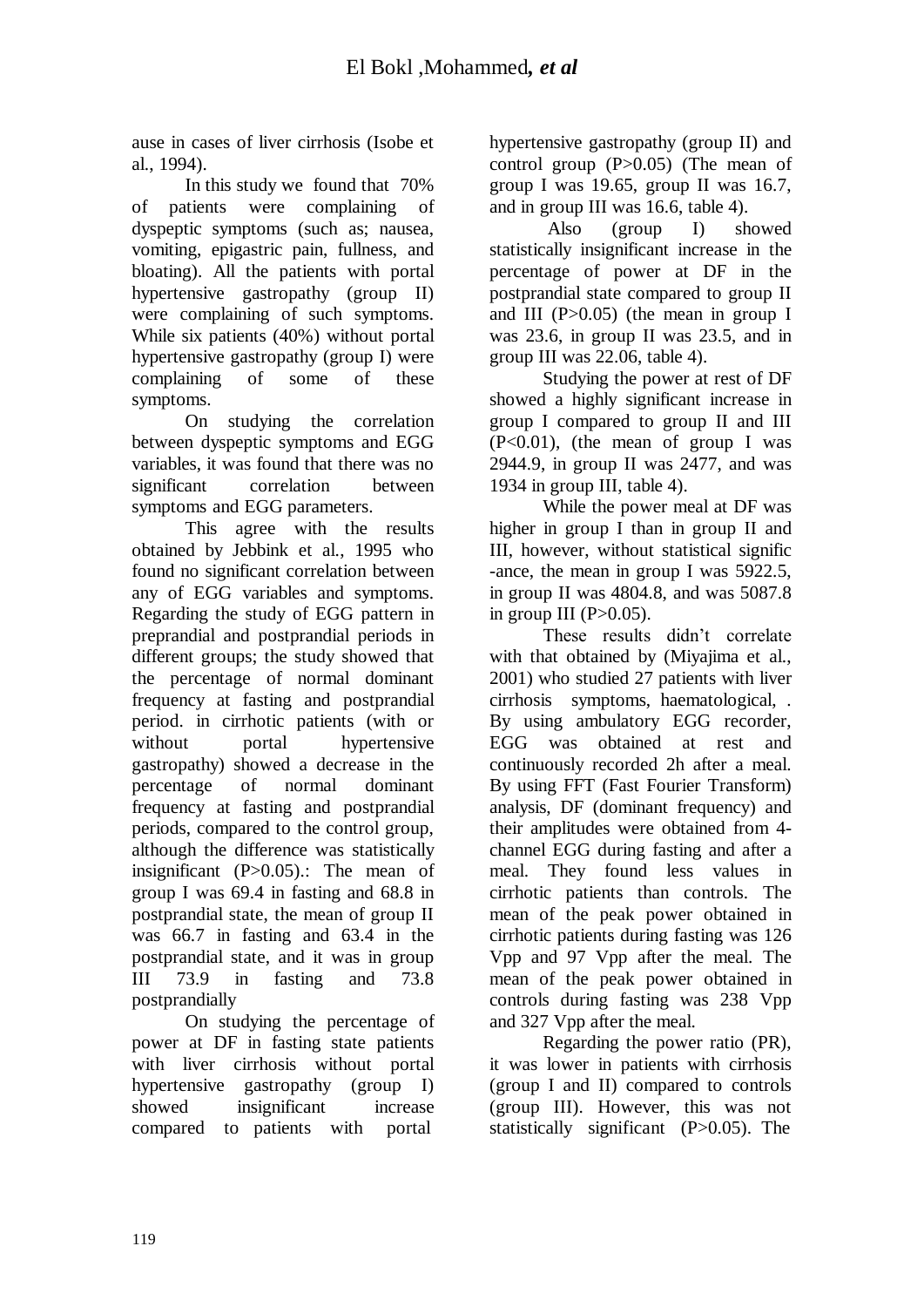mean in group I was 2.01, in group II was 1.93, and was 2.63 in group III (Table 4).

 This coincides with the results of (Miajima et al., 2001), who found that the power ratio (PR) was higher among healthy controls (1.37) than that of cirrhotic patients (0.77). This also coincides with the results obtained by (Usami et al., 1998), they studied 36 patients with liver cirrhosis. EGG and gastric emptying using radioactive technique were done. They found less PR (power ratio)in cirrhotic patients than controls, thus, demonstrating dysrhythmic EGG waveforms for liver cirrhosis.

 Results of EGG parameters in different grades of Child Pugh classification showed statistically insignificant increase in the power ratio in Child B group compared to Child A and C  $(P>0.05)$ .

While, %CPM was significantly higher in Child A group of patients than group B and C.

 These results didn't correlate with the results of (Miajima et al., 2001) who found significant increase in the power ratio in Child A and controls compared to Child B and C.

 Also, (Miajima et al., 2001) found no significant difference in the frequency ratio among the different grades of Child classification.

 The distribution of the postprandial dip was statistically insignificant, however the lower percentage of the presence of the postprandial dip was among cirrhotic patients (with or without portal hypertensive gastropathy) compared to group III (controls) (table 8).

 During the study of gastric dysrhythmia by visual analysis of EGG, we have found that the lowest percentage of normogastria was in patients without portal hypertensive

gastropathy (66.7%), while was 80% in patients with portal hypertensive gastropathy, and 93.3% in controls. The higher percentage of bradygastria was present among patients with portal hypertensive gastropathy (group II) reaching 20%, compared to 6.7% in patients without portal hypertensive gastropathy (group I) and 3.3% in controls.

 While tachygastria was present in high percentage in group I reaching 26.7% and no tachygastric subjects among group II and III (Table 9).

We have found a significant delay in gastric emptying in cirrhotic patients with portal hypertensive gastropathy (group II) compared to patients without PHG (group I) and control group; the  $\frac{1}{2}$ emptying and full emptying times were significantly increased in group II patients versus group I and III  $(P<0.05)$ (Table 11).

 On the other hand, the fasting antral area and the postprandial antral area were increased in group I than group II and III (Table 10).

 These results agree with (Usami et al., 1998), who found that  $\frac{1}{2}$ emptying time was significantly prolo nged in cirrhotic patients compared to controls.

 Also, these results correlated with what obtained by (Barnert et al., 1997), who studied 15 patients with liver cirrhosis who had no portal hypertensive gastropathy or antral ectasia. An ultrasonographic method was used for estimation of gastric emptying of liquid low caloric meal and of a semisolid meal richer in calories. They found insignificant increase in  $\frac{1}{2}$ emptying time in cirrhotic patients (without portal gastropathy) compared to controls.

 They also found that, fasting and postprandial antral areas were the same among cirrhotic patients and controls.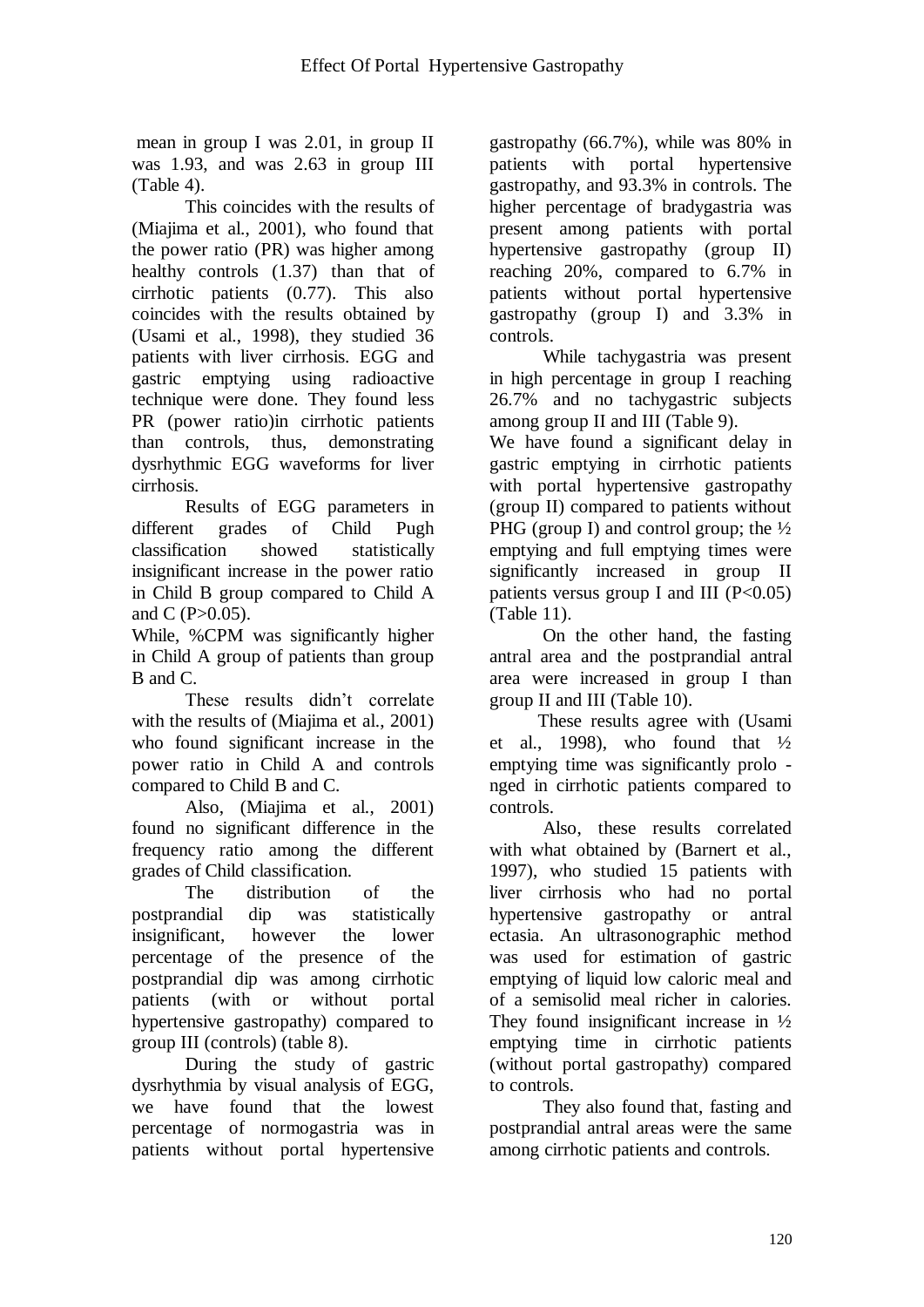On the other hand (Barnert et al., 1997), studied gastric emptying with two types of test meals in patients with liver cirrhosis. They reported an accelerated rate of gastric emptying of a liquid low caloric meal in cirrhotics and of a near normal gastric emptying of a semisolid meal with a higher caloric load.

 On studying gastric emptying in different grades of Child Pugh classification; nave found that the full emptying time was higher in Child B group compared to Child A and C, however, statistically insignificant (P>0.05) (Table 12).

 This coincides with the results of (Acalovschi et al., 1997), who found increase in the full emptying time in Child B patients, indicating impaired gastric emptying.

 So, in this study we have found a delayed gastric emptying in cirrhotic patients with portal hypertensive gastropathy in comparison to those without portal hypertensive gastropathy and controls. This signifies the importance of portal hypertensive gastropathy in disturbed gastric motility.

 We have studied the correlation between EGG variables and parameters of gastric emptying in group I (without portal hypertensive gastropathy), and we have found statistically significant indirect correlation between PR and full emptying time (P<0.05) (table 15). denoting that increase in PR is accompanied by decrease in full emptying time, or in other words faster gastric emptying.

 Previous investigations of gastric emptying in liver cirrhosis gave very controversial results. Some authors described prolonged gastric emptying in cirrhosis. Chesta et al., 1990, using a solid meal, found delayed gastric emptying; Isobe et al. In 1994 also found delayed gastric emptying in

cirrhosis, using a radioisotopic method and a semisolid meal. Other studies reported accelerated gastric emptying in portal hypertensive in humans with presinusoidal portal hypertension. Congestion of the gastric wall probably brings about altered compliance of the stomach. This hypothesis is supported by the fact that acceleration of gastric emptying occurs with liquids, whose emptying is controlled by fundic compliance responses.

 So, it seems that these controversial results regarding gastric emptying in cirrhotic patients may be explained by the fact that most of the studies compared cirrhotic patients as one group to healthy subjects. But on studying cirrhotic patients with and without portal hypertensive gastropathy, as we did in our study, we could reach to more accurate results. It is expected that portal hypertensive gastropathy with congestion of the gastric wall, probably brings about altered compliance of the stomach, resulting in the altered motility.

## **Conclusion :-**

 In this study it was concluded that there was disturbance in gastric motility in cirrhotic patients in form of changes in EGG recording results & ultrasonic gastric emptying results this distutbbance were more evident in cerrhotic patients with portal hyperte nsive gastropathey which may point to the effect of PHG on the gastric wall compliance & may reflect the idea of treatment of PHG on normalization effectiveness of gastric dysmotility EGG pattern, in the future.

## **Reeferences**

1. **Acalovschi,M.:Dumetrascud,D.L. and Caskany,I. (1997) :**Gastric and gall bladder emptying of a mixed meal not coordinated in liver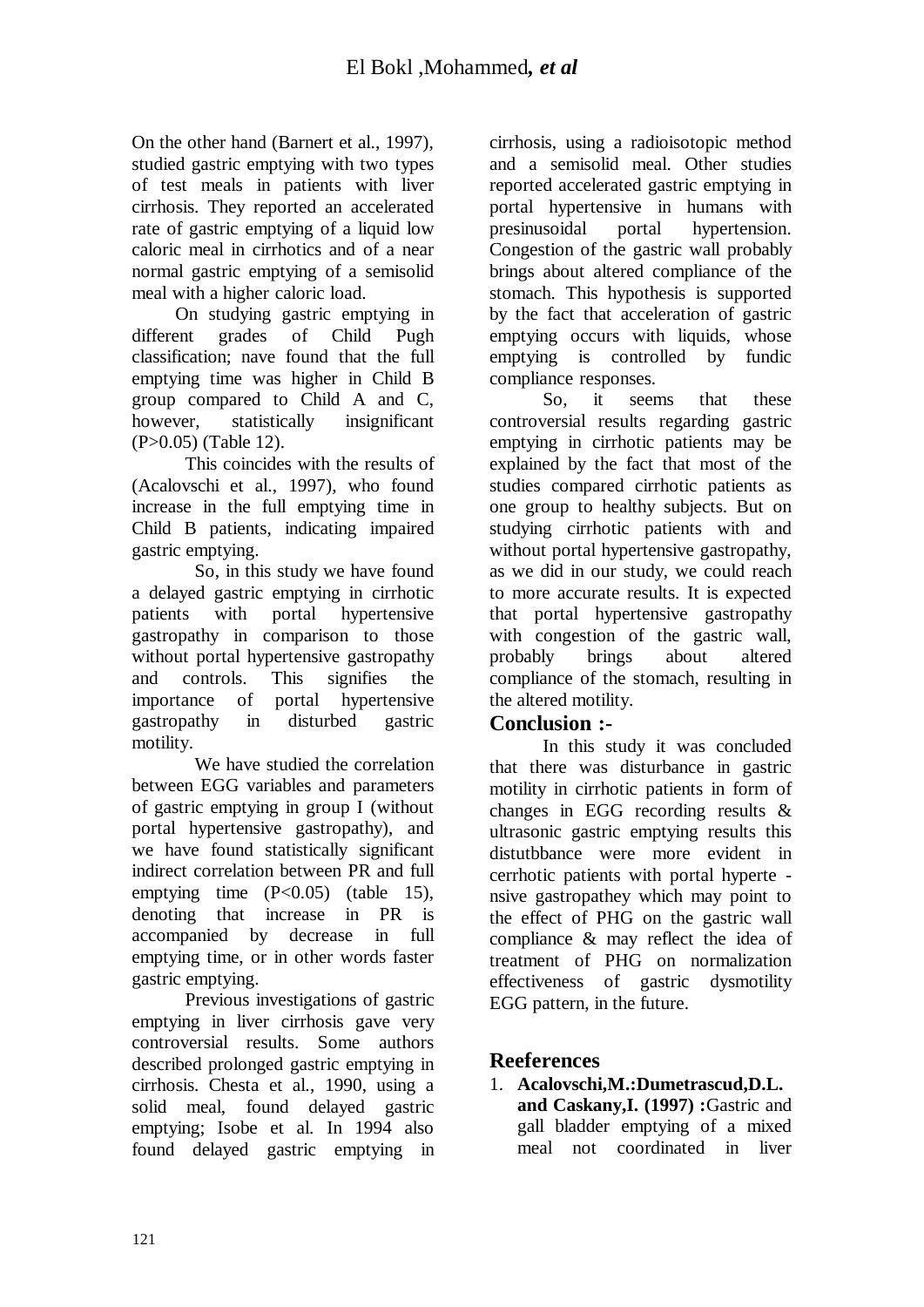cirrhosis; a simultaneous sonografic study. Gut, 40:412.

- 2. **Agnihotri, N.; Kaur, S.; Bahadur, J. et al. (1996):** Diminution in parietal cell number in experimental portal hypertensive gastropathy. Dig. Dis. Sci., 42:431.
- 3. **Balan, K.K.; Grime, S.; Sutton, R. et al. (1996):** Abnormalities of gastric emptying in portal hypertension. Am. J. Gastroenterol., 91(3): 530.
- 4. **Barnert, J.; Dumitrascu, D.L. and Wienbeck, M. (1997):** Gastric emptying in liver cirrhosis. The effect of the type of meal. Europ. J. Gastroenerol. Hepatol., 9: 1073.
- 5. **Bernard, B.; Cardanel, J.F.; Valla,D. et al.(1995):** Prognostic significance of bacterial infection in cirrhotic patients: A prospective study. Gastroentrol.,108:1824.
- 6. **Chen, J. and McCallum, R.W. (1991):** Response of electric activity in human stomach to water and a solid meal. Med. Biol. Eng. Comput., 29:351.
- 7. **Chen, J. and McCallum, R.W. (1992):** gastric slow wave abnormalities in patients with gastroparesis. Am. J. Gastroentrol.,87: 477.
- 8. **Chen, J.D. and McCallum, R.W. (1993):** Clinical applications of electrogastrography. Am. J. Gastroentrol., 88:1324.
- 9. **Chen, J.; Richard, R.D. and McCallum, R.W. (1993):** Frequency components of EGG and their correlations with gastrointestinal motility. Med. Biol. Eng. Comput., 31:60.
- 10. **Chen, J.D.; Co, E.; Lain, J. and Pan, J. (1997):** Pattern of myoelectrical activity in human subjects of different ages. Am. J. Physiol., 273(5): 1022.
- 11. **Chesta,J.,Lilo,R.; Defillippi, Cet al. (1991):**Orocecal transit time and gastric emptying in patients with cirrhosis. Gastroenterol., 36:917
- 12. **Gostout,C.L.(1992**) The clinical endoscopic spectrum of watemelon stomach.J. clin Gastroenterol., 15:256
- 13. **Grassi, M.; Albiani, B.; De Matteis, A. et al. (2001):** Prevalence of dyspepsia in liver cirrhosis. A clinical and epidemiological investigation. Minerva Med., 92(1): 7.
- 14. **Groszmann, R.J. and Colombato, L.A. (1988):** Gastric vascular changes in portal hypertension. Hepatology, 8:1708.
- 15. **Groszmann, R.J. and Colombato, L.A. (1988):** Gastric vascular changes in portal hypertension. Hepatology, 8:1708.
- 16. **Hashizume, M.and Sugimachi,K. (1995) :** classification of gastric lesions associated with portal hypertensionJ. Gastroenterol. Hepatol., 18:1139
- 17. **Isobe, H.; Sakai, H.; Satoh, M. et al. (1994)**: Delayed gastric emptying in patients with liver cirrhosis. Dig. Dis. Sci., 39: 983.
- 18. **Jebbink, H.L; Bruijs, PP.,Bravenber, B.et al.(1994):**  Gastric myoelectrical activity in patients with type I diabetes mellitus and autonomic neuropathy. Dig. Dis. Sci., Nov.;39(11).
- 19. **Jebbink, H.J.A.; Van Berge, G.P.; Bruijs, P.P.M. et al. (1995):** Gastric myoelectrical activity and gastrointestinal motility in patients with functional dyspepsia. Europ. J. Clin. Invest., 25: 429.
- 20. **Johnson, L.R. (1992):**  Gastrointestinal physiology. In: Essential Medical Physiology. Byrne, J.H.; Downey, J.M. and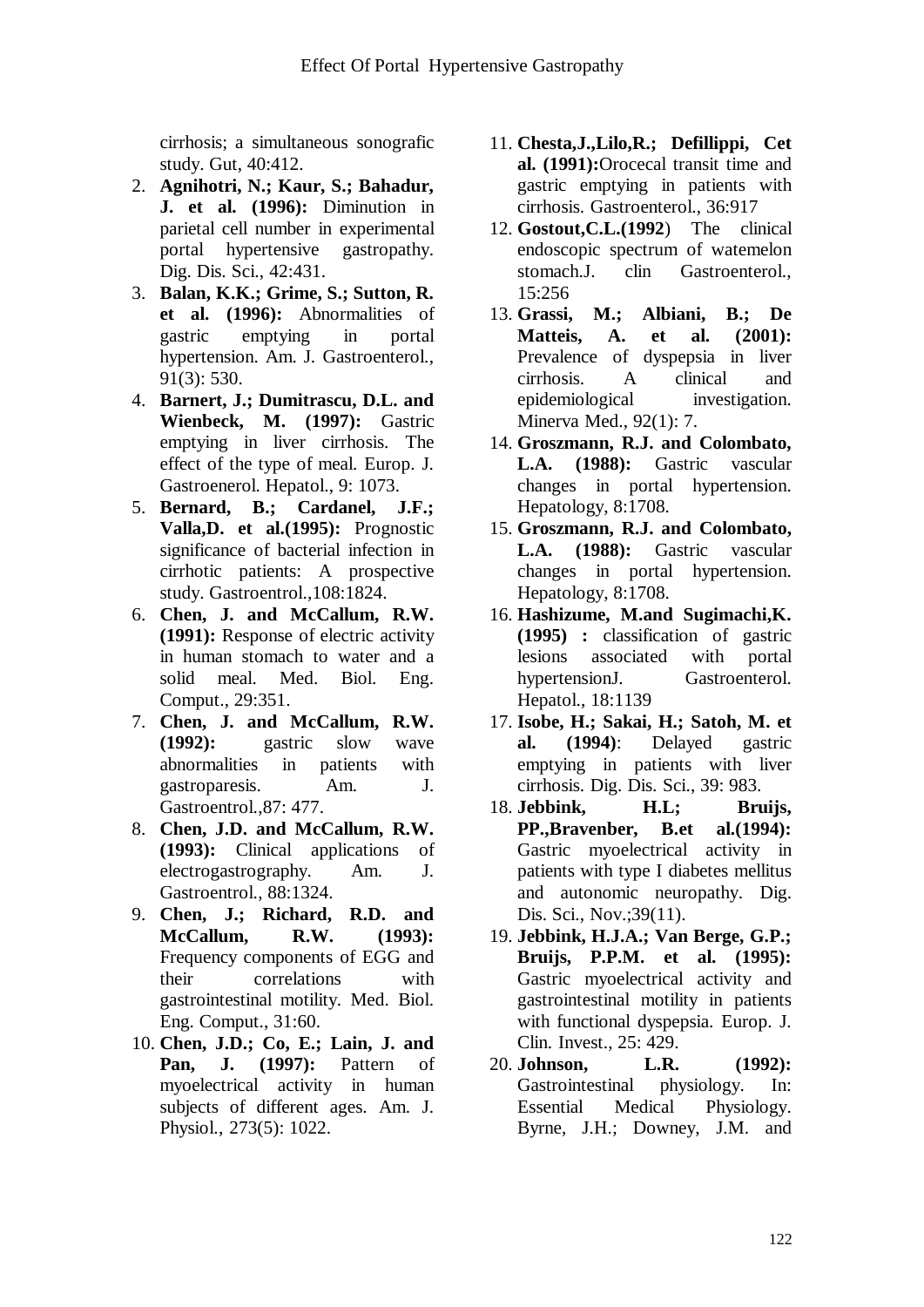Goodman, H.M. (eds). Raven Press. pp: 467.

- 21. **Josep, M. and Pique', J.M. (1997):** Portal hypertensive gastropathy. Balliere's Clin Gastroentrol. Vol 2. Josep, M. and Pique', J.M.(eds).Gastroentrol department. University of Barcelone, Villarroe. Pp:257.
- 22. **Leone, O.; Zanelli, M.; Piana, S. et al. (1997):** Late stage congestive portal gastropathy. J. Clin. Pathol., 50:350.
- 23. **Lindberg, G.; Lwezon, M. and Hamad, B. (1996):** 24 hour ambulatory EGG in healthy volunteers. Scand. J. Gastroentrol., 31(7):658.
- 24. **Maijima ,H.,Noumura, M.; Muguruma, N.et al (2001) ;**  Relationship among gastric motility , autonomic activity ,and portal haemodynamics in patients with liver cirrhosis .j. gastroenterol. ,hepatol.,16:647.
- 25. **Nishida, H.; Kodama, T.; Satoh, T. et al. (1989):** C hanges in gastric mucosal microcirculaton and mucosal lesions in portal hypertensive rats. J. Gastroentrol. Hepatol. 4 (suppl 1): 88.
- 26. **Parkman, H.P.; Harris, H.D. and Urbain C. (1995):** Gastroduodenal motility and dysmotility: An update on techniques available for evaluation. Am. J. Gastroentrol., 90(6):869.
- 27. **Parkman, H.P.; Miller, M.A.; Trate, D. and Fisher, R. (1997):**

Gastric emptying scintigraphy are complementary for assessment of dyspepsia. J. Clin. Gastroenterol., 24(44): 214.

- 28. **Payen, J.L.; Cales,P.Viogt, J.et al.(1995)**: Sever portal Hypertensive gastropathy and antral vascular ectasia are distinct entities in patients with cirrhosis Gastroenterol, 108:138..
- 29. **Sarin, S.K; Sreenivas, D.V.; Lahoti, D. et al. (1992):** Factors influencing development of portal hypertensive gastropathy in patients with portal hypertension. Gastroenterol., 102: 994.
- 30. **Smart, H.L and Triger, D.R. (1991):** Clinical features, pathophysiology and relevance of portal hypertensive gastropathy. Endoscopy, 23: 224.
- 31. **Smout, A.J.P.M.; Van Der Schee, E.J. and Grashuis, J.L. (1980)**: What is measured in electrogastrography? Dig. Dis. Sci., 25: 179.
- 32. **Usami, A.; Mizukami, Y. and Onji, M. (1998):** Abnormal gastric motility in liver cirrhosis. Roles of secretin. Dig. Dis. Sci., 43: 2392.
- 33. **Van Der Schee, E.J.; Smout, A.J.P.M. and Grashuis, J.L. (1982):** Application of running spectrum analysis electrogastrog raphic signals recorded from dog and man. In: Weibeck, M. (ed.). Motility of digestive tract. Raven Press. New York. Pp59.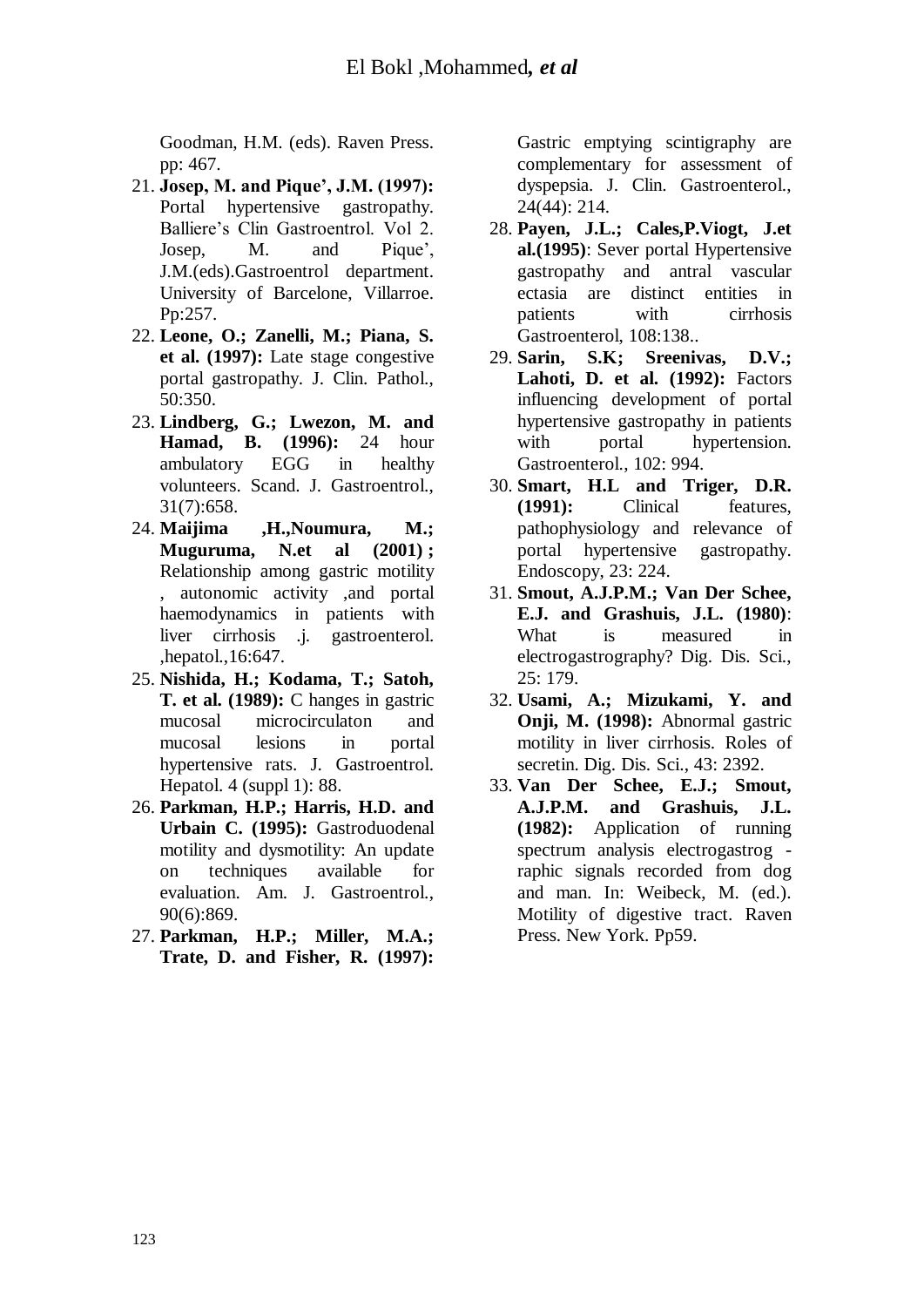تأثير اعتال المعدة الاحتقاني الناتج عن ارتفاع الضغط في الدورق  
البابية على التغيرات الكهريية لرسام المعدة الكهربي وزمن تفريغ  
|\د/ محمد البكل\* 
$$
8 - 1
$$
 حنان محمود محمد بدوى $8 - 1$  خالد حمدى عبد لمجيد  
\*\*  $8 - 1$  محمد عبد الفتاح الملطاوى  $8 - 1$  سامح محمد غالي \*\*\*  
( أستان الإمراض الباطنة\* $3$  مدرس الإمراض الباطنة \*\* $3$  أستان مساعد  
الامراض الباطنة\* $3$  مدرس الإمراض الباطنة \*\*  $3$  أستان مساعد

ان مرض تليف الكبد ، مـع تعـدد أسـبابه ، مـن الإمـراض الشـائعة بـين المصريين ، والفحوصــات التــي تـتّم علــي اضـرابات حركيــة المعـدة ربمــا تفسـر أعراض عسر الهضم التي نواجهها في مرضـي تلبِف الكبد . التغيرات الغير طبيعية في حركية المعدة يمكن أن يتم در استها بعدة وسائل منها ۖ در اسة معدل تفريغ المعدة بواسطة الموجات فوق الصوتية ودراسة التغيرات بكهربية المعدة عن طريق جهاز رسام المعدة الكهربائي ¸والالية المسئولة عن التغيرات بحركية المعدة في مرضي تليف الكبد غير معروفة جيدا حتى الان ، ولكن العوامل المتعلقة بالدورة الدّموية في جدار المعدة ،عوامل عصبيةٌ وهرمونيـة ربمـا تكون هامة في عملية تفريغ المعدة من الطعام . **الهدف من البحث :**

دراسة التغيرات بكهربية المعدة و معدل تفريغ المعدة عن طريق الموجات الفوق صوتية علي البطن في مرضي تليف الكبد المصريين ،وتحديد اثر اعتلال المعدة الأحتقـاني ّنتيجــة ارتفّـاع الضّـغط بالوريـد البـابي علـي حركيــة المعدة فـي هؤلاء المرضى مقارنة بالأشخاص الأصحاء. وهذه الدراسة قد تم تنفيذها على خمسة و أربعين شخصـا ،تم تقسيمـهم كـآلاتـي :-ا**لمجموعة الأولى** : خمسة عشر مريضـا بتليف الكبد غيـر مصـحوب بـاعتلال المعدة الاحتقاني نتيجة ارتفاع الضغط بالوريد البابي . ا**لمجموعة الثانية** : خمسة عشر ً مر يضياً بتليف الكبد مصبحو ب باعتلال المعدة الاحتقاني نتيجة ارتفاع الضغط بالوريد البابي . المجموعة الثالثة :خمسة عشر شخص طبيعي للمقارنـة (المجموعـة الضــابطـة) . والثلاث مجموعات قد تم إخضباعهم للآتي : ـ تاريخ المرض ،وفحص إكلينكي كّامل . - الفحوصات المعملية . - منظار علوي على الجهاز الهضمي . - رسم كهربِائية المعدة في حالة الصيام وبعد تناول الطعام .